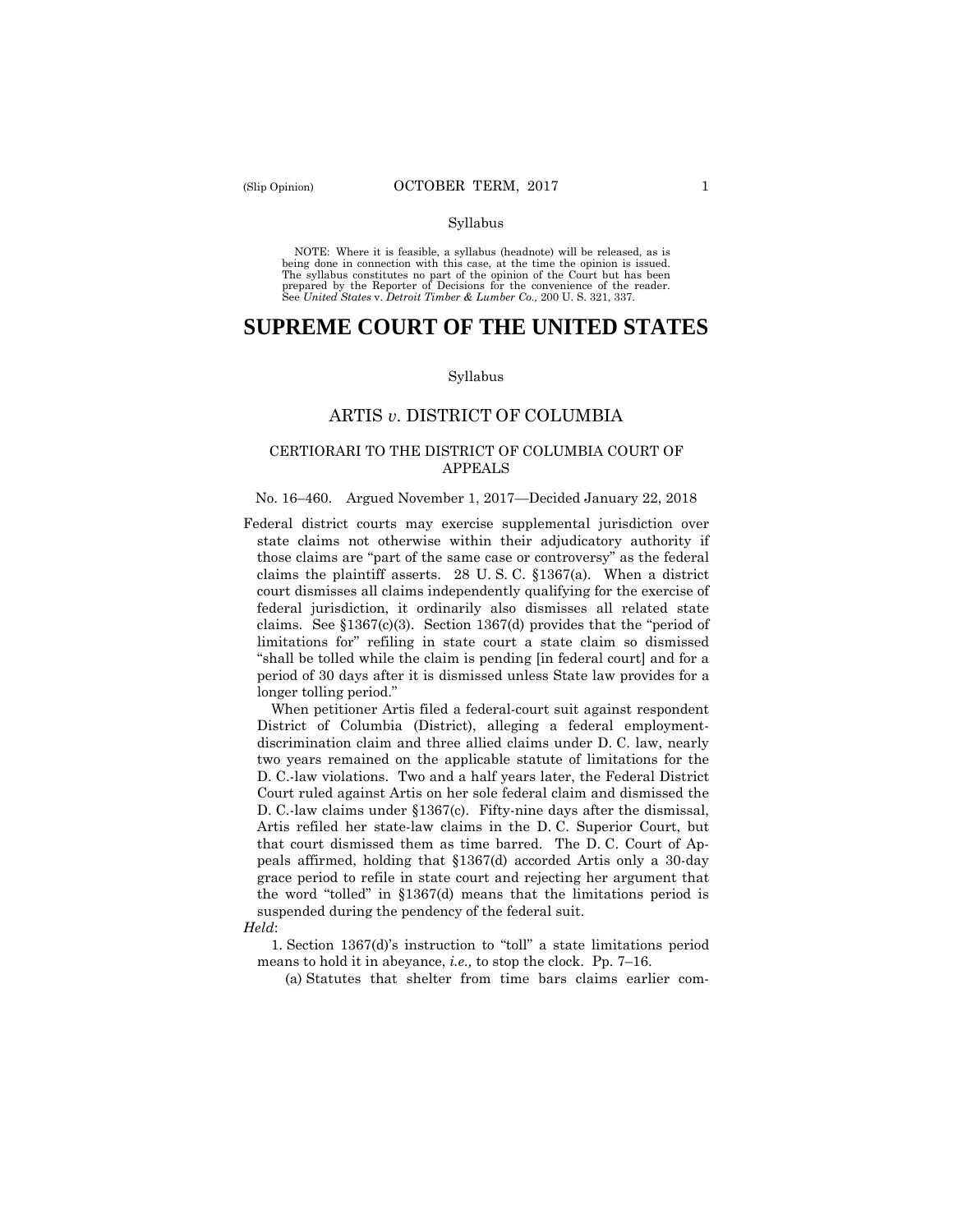#### Syllabus

menced in another forum generally employ one of two means. First, the period of limitations may be "tolled," *i.e.,* suspended, while the claim is pending elsewhere; the time clock starts running again when the tolling period ends, picking up where it left off. A legislature may instead elect simply to provide a grace period, permitting the statute of limitations to run while the claim is pending in another forum and averting the risk of a time bar by according the plaintiff a fixed period in which to refile. The District has identified no federal statute in which a grace-period meaning has been ascribed to the word "tolled" or any word similarly rooted. And the one case in which this Court used tolling language to describe a grace period, see *Hardin* v. *Straub*, 490 U. S. 536, is a feather on the scale against the weight of decisions in which "tolling" a statute of limitations signals stopping the clock. Pp. 7–11.

 about the verb's ordinary meaning gained from its grammatical ob- to "be tolled." The District's reading also tenders a strained interpre-(b) Considering first the ordinary meaning of the statutory language, §1367(d) is phrased as a tolling provision. It suspends the statute of limitations both while the claim is pending in federal court and for 30 days postdismissal. Artis' interpretation is a natural fit with this language. The District, in contrast, reads "tolled" to mean to remove, temporarily, the bar that would ordinarily accompany the expiration of the limitations period. But the District offers no reason to home in only on the word "tolled" itself and ignore information ject, "period of limitations." That object sheds light on what it means tation of the phrase "period of limitations"; makes the first portion of the tolling period, the duration of the claim's pendency in federal court, superfluous; and could yield an absurdity, permitting a plaintiff to refile in state court even if the limitations period on her claim had expired before she filed in federal court. Pp. 11–13.

(c) The D. C. Court of Appeals erred in concluding that Congress adopted an American Law Institute (ALI) recommendation to allow refiling in state court only for 30 days after a dismissal. The ALI provision, like §1367(d), established a 30-day federal floor on the time allowed for refiling, but it did not provide for tolling "while the [state] claim is pending" in federal court. Pp. 13–14.

 breathing space to refile in state court. Adding a brief span of days to (d) The 30-day provision casts no large shadow on Artis' stop-theclock interpretation. The provision accounts for cases in which a plaintiff commenced a federal action close to the expiration date of the relevant state statute of limitations, by giving such a plaintiff the tolling period is not unusual in stop-the-clock statutes. See, *e.g.,* 46 U. S. C. §53911. Section 1367(d)'s proviso "unless State law provides for a longer tolling period" could similarly aid a plaintiff who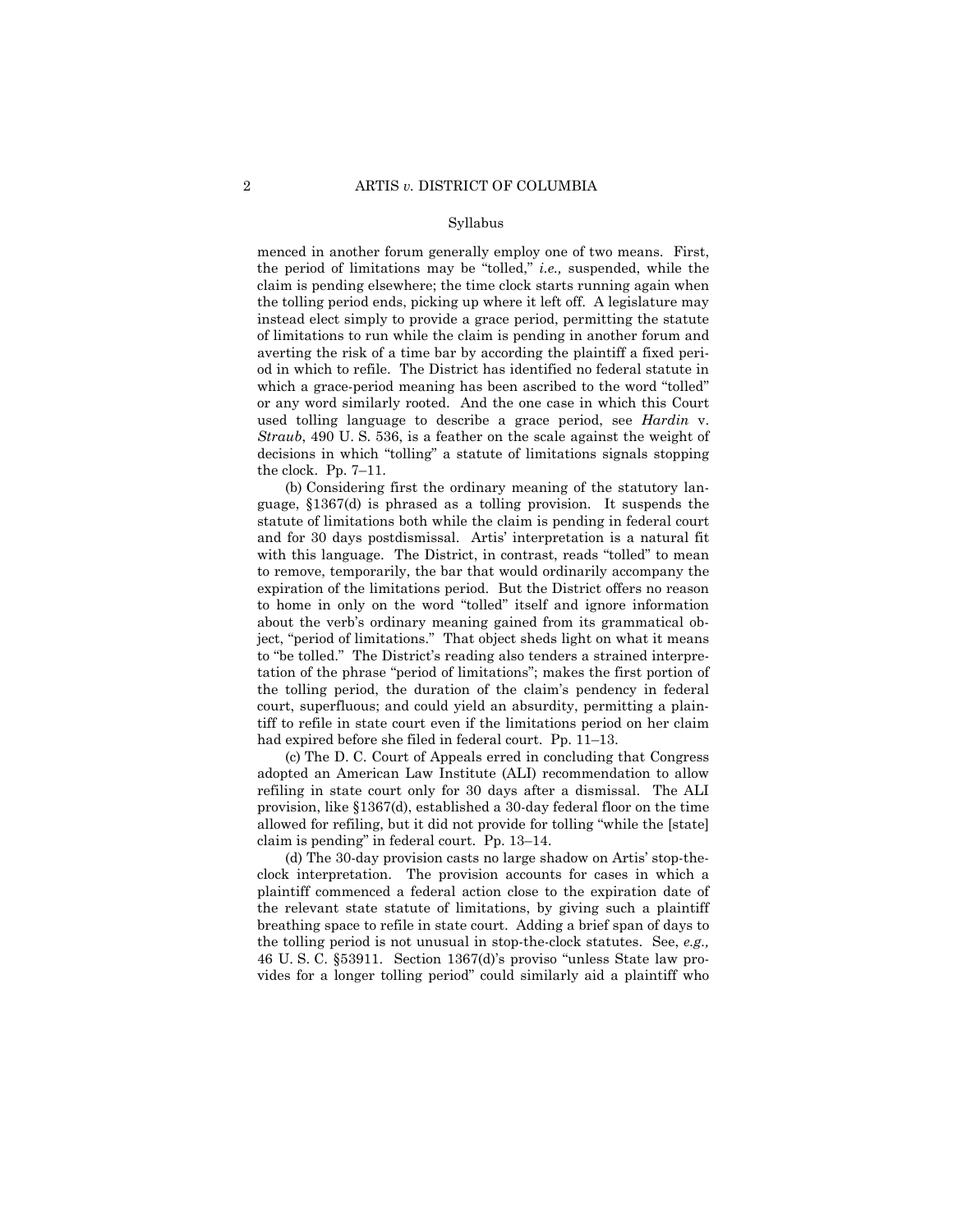#### Syllabus

filed in federal court just short of the expiration of the state limitations period. Pp. 14–16.

2. The stop-the-clock interpretation of §1367(d) does not present a serious constitutional problem. In *Jinks* v. *Richland County*, 538 U. S. 456, the Court rejected an argument that §1367(d) impermissibly exceeds Congress' authority under the Necessary and Proper Clause. *Id.,* at 464–465. The District contends that a stop-the-clock prescription serves "no federal purpose" that could not be served by a grace-period prescription. But both devices are standard, off-theshelf means of accounting for the fact that a claim was timely pressed in another forum. Requiring Congress to choose one over the other would impose a tighter constraint on Congress' discretion than this Court has countenanced. A concern that a stop-the-clock prescription entails a greater imposition on the States than a grace-period prescription may also be more theoretical than real. Finally, a stop-theclock rule like §1367(d) is suited to the primary purposes of limitations statutes: "'preventing surprises'" to defendants and "'barring a plaintiff who has slept on his rights.'" American Pipe & Constr. Co. v. *Utah*, 414 U. S. 538, 554. Pp. 16–19.

135 A. 3d 334, reversed and remanded.

 GINSBURG, J., delivered the opinion of the Court, in which ROBERTS, filed a dissenting opinion, in which KENNEDY, THOMAS, and ALITO, JJ., C. J., and BREYER, SOTOMAYOR, and KAGAN, JJ., joined. GORSUCH, J., joined.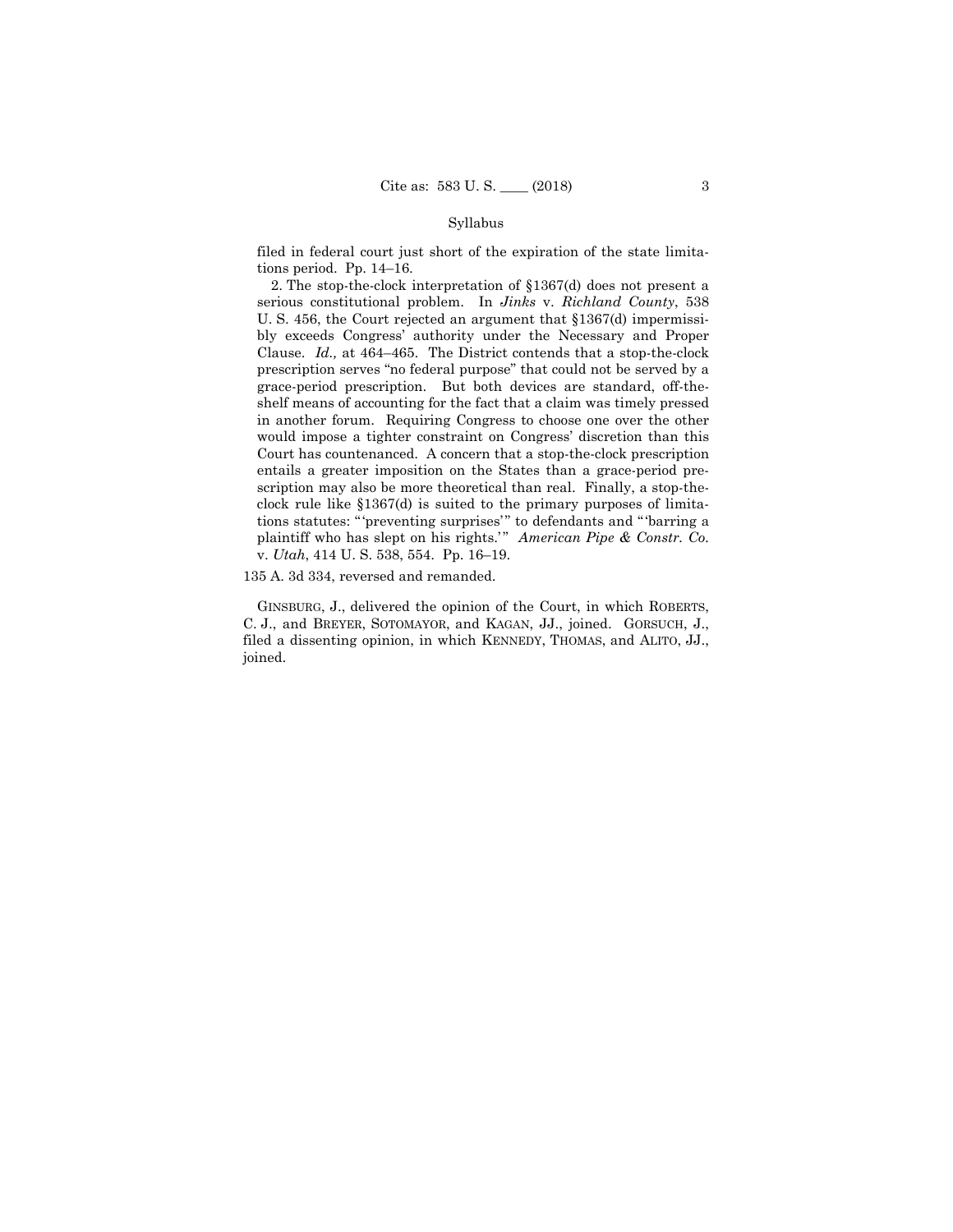preliminary print of the United States Reports. Readers are requested to notify the Reporter of Decisions, Supreme Court of the United States, Wash- ington, D. C. 20543, of any typographical or other formal errors, in order that corrections may be made before the preliminary print goes to press. NOTICE: This opinion is subject to formal revision before publication in the

# $\frac{1}{2}$  ,  $\frac{1}{2}$  ,  $\frac{1}{2}$  ,  $\frac{1}{2}$  ,  $\frac{1}{2}$  ,  $\frac{1}{2}$  ,  $\frac{1}{2}$ **SUPREME COURT OF THE UNITED STATES**

#### $\frac{1}{2}$  ,  $\frac{1}{2}$  ,  $\frac{1}{2}$  ,  $\frac{1}{2}$  ,  $\frac{1}{2}$  ,  $\frac{1}{2}$ No. 16–460

# STEPHANIE C. ARTIS, PETITIONER *v.* DISTRICT OF COLUMBIA

# ON WRIT OF CERTIORARI TO THE DISTRICT OF COLUMBIA COURT OF APPEALS

#### [January 22, 2018]

# JUSTICE GINSBURG delivered the opinion of the Court.

The Supplemental Jurisdiction statute, 28 U. S. C. §1367, enables federal district courts to entertain claims not otherwise within their adjudicatory authority when those claims "are so related to claims . . . within [federalcourt competence] that they form part of the same case or controversy." §1367(a). Included within this supplemental jurisdiction are state claims brought along with federal claims arising from the same episode. When district courts dismiss all claims independently qualifying for the exercise of federal jurisdiction, they ordinarily dismiss as well all related state claims. See §1367(c)(3). A district court may also dismiss the related state claims if there is a good reason to decline jurisdiction. See §1367(c)(1), (2), and (4). This case concerns the time within which state claims so dismissed may be refiled in state court.

Section 1367(d), addressing that issue, provides:

"The period of limitations for any [state] claim [joined with a claim within federal-court competence] shall be tolled while the claim is pending [in federal court] and for a period of 30 days after it is dismissed unless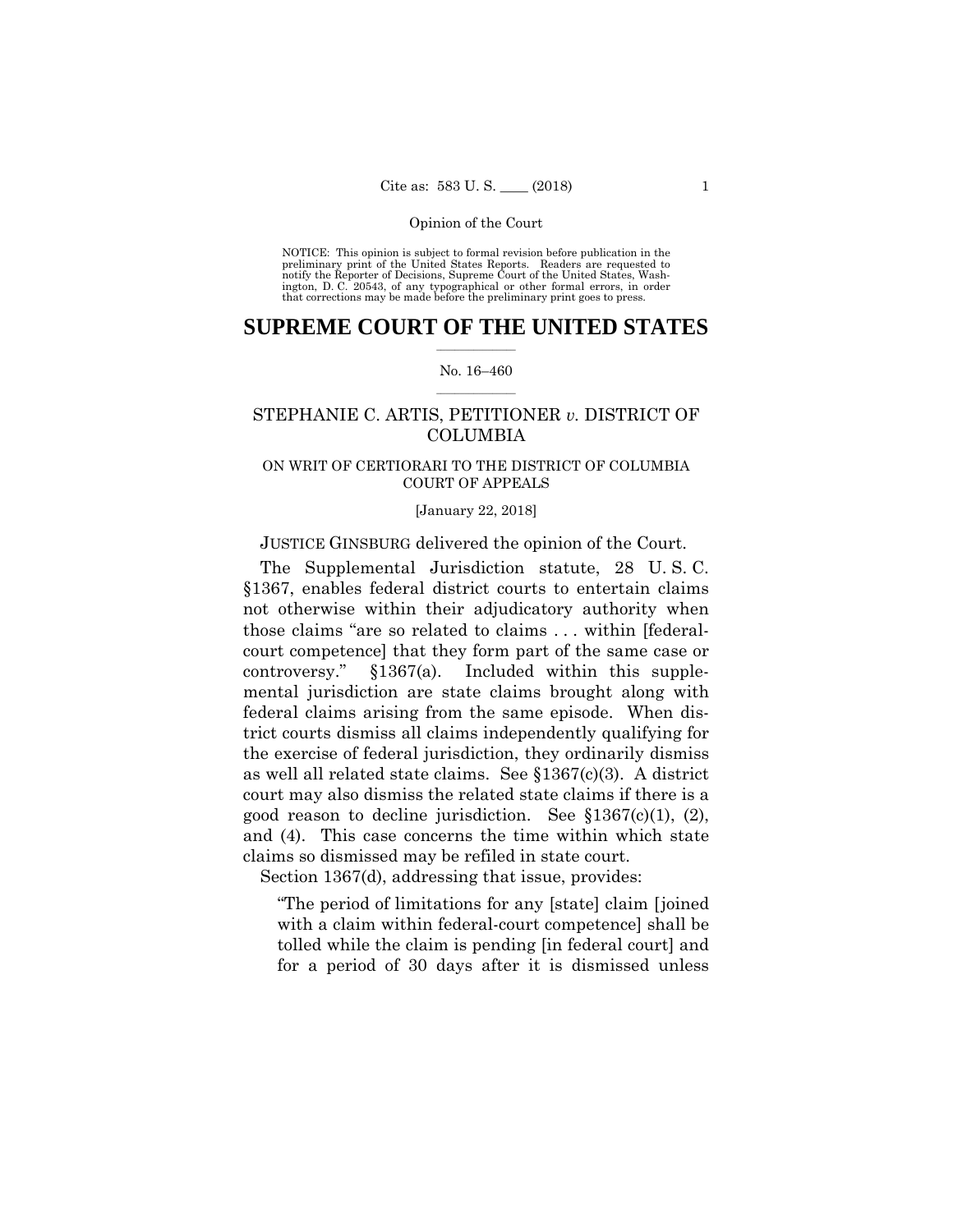# State law provides for a longer tolling period."

The question presented: Does the word "tolled," as used in §1367(d), mean the state limitations period is suspended during the pendency of the federal suit; or does "tolled" mean that, although the state limitations period continues to run, a plaintiff is accorded a grace period of 30 days to refile in state court post dismissal of the federal case? Petitioner urges the first, or stop-the-clock, reading. Respondent urges, and the District of Columbia Court of Appeals adopted, the second, or grace-period, reading.

In the case before us, plaintiff-petitioner Stephanie C. Artis refiled her state-law claims in state court 59 days after dismissal of her federal suit.<sup>1</sup> Reading  $$1367(d)$  as a grace-period prescription, her complaint would be time barred. Reading §1367(d) as stopping the limitations clock during the pendency of the federal-court suit, her complaint would be timely. We hold that §1367(d)'s instruction to "toll" a state limitations period means to hold it in abeyance, *i.e.,* to stop the clock. Because the D. C. Court of Appeals held that §1367(d) did not stop the D. C. Code's limitations clock, but merely provided a 30-day grace period for refiling in D. C. Superior Court, we reverse the D. C. Court of Appeals' judgment.

> I A

Section 1367, which Congress added to Title 28 as part of the Judicial Improvements Act of 1990, 104 Stat. 5089, codifies the court-developed pendent and ancillary juris-

<sup>1</sup>The nonfederal claims Artis asserted arose under the D. C. Code and common law; on dismissal of her federal-court suit, she refiled those claims in D. C. Superior Court. For the purpose at hand, District of Columbia law and courts are treated as state law and courts. See 28 U. S. C. §1367(e) ("As used in this section, the term 'State' includes the District of Columbia, the Commonwealth of Puerto Rico, and any territory or possession of the United States.").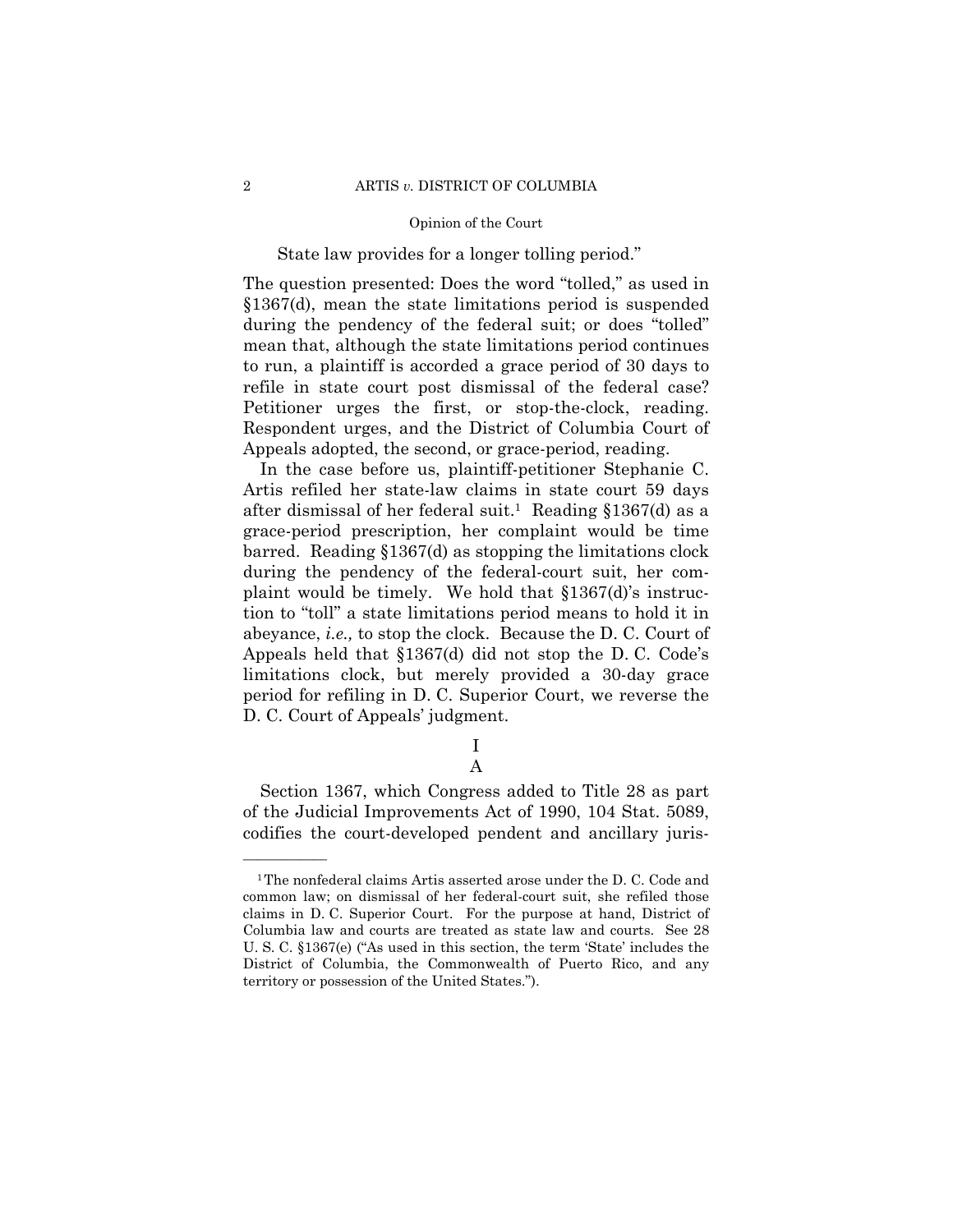diction doctrines under the label "supplemental jurisdiction." See *Exxon Mobil Corp.* v. *Allapattah Services, Inc.*, 545 U. S. 546, 552–558 (2005) (describing the development of pendent and ancillary jurisdiction doctrines and subsequent enactment of §1367); *id.,* at 579–584 (GINSBURG, J., dissenting) (same). The House Report accompanying the Act explains that Congress sought to clarify the scope of federal courts' authority to hear claims within their supplemental jurisdiction, appreciating that "[s]upplemental jurisdiction has enabled federal courts and litigants to . . . deal economically—in single rather than multiple litigation—with related matters." H. R. Rep. No. 101–734, p. 28 (1990) (H. R. Rep.). Section 1367(a) provides, in relevant part, that a district court with original jurisdiction over a claim "shall have supplemental jurisdiction over all other claims . . . form[ing] part of the same case or controversy."

"[N]ot every claim within the same 'case or controversy' as the claim within the federal courts' original jurisdiction will be decided by the federal court." *Jinks* v. *Richland County*, 538 U. S. 456, 459 (2003). Section 1367(c) states:

"The district courts may decline to exercise supplemental jurisdiction over a claim under subsection (a) if—

"(1) the claim raises a novel or complex issue of State law,

"(2) the claim substantially predominates over the claim or claims over which the district court has original jurisdiction,

"(3) the district court has dismissed all claims over which it has original jurisdiction, or

"(4) in exceptional circumstances, there are other compelling reasons for declining jurisdiction."

If a district court declines to exercise jurisdiction over a claim asserted under §1367(a) and the plaintiff wishes to continue pursuing it, she must refile the claim in state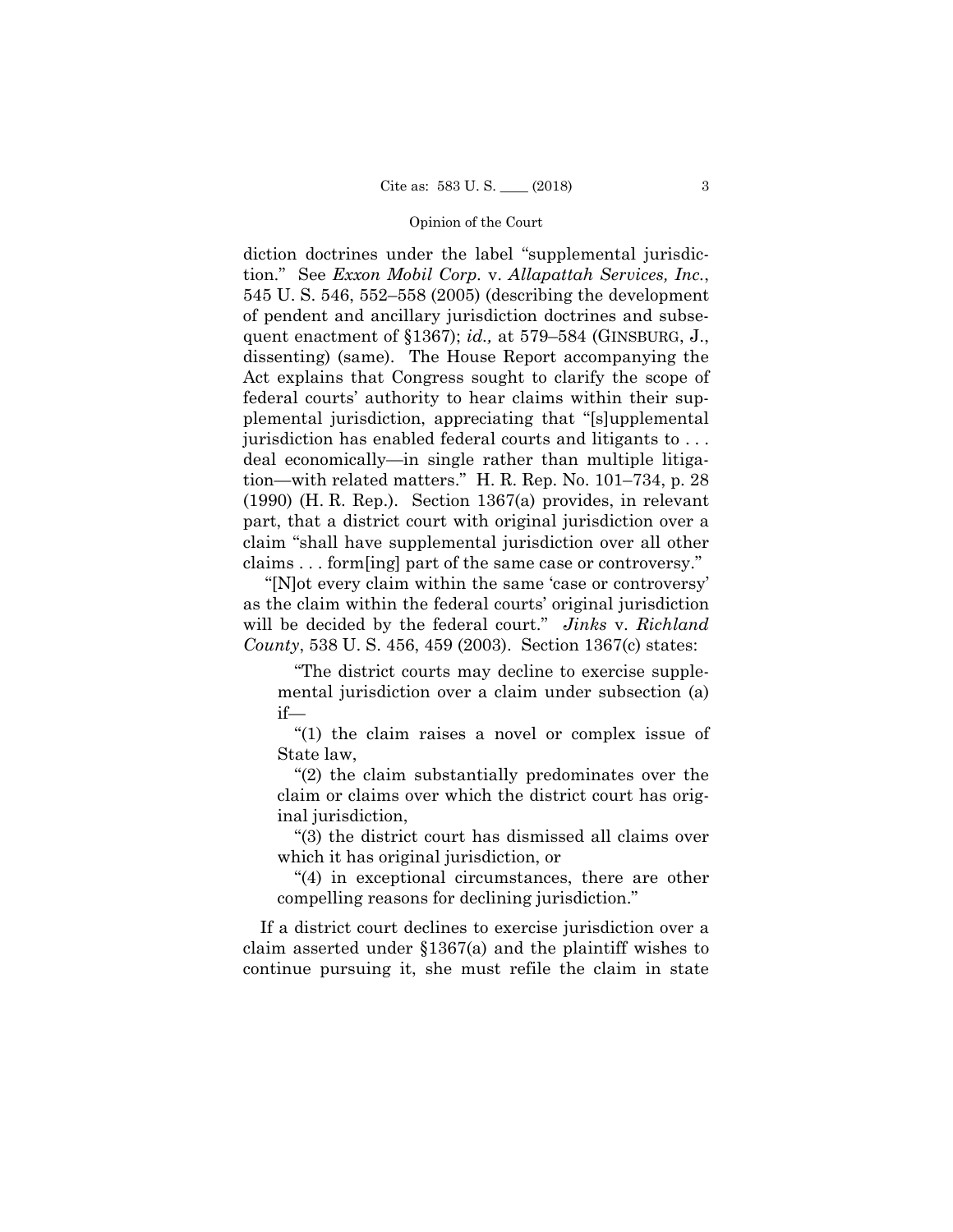court. If the state court would hold the claim time barred, however, then, absent a curative provision, the district court's dismissal of the state-law claim without prejudice would be tantamount to a dismissal with prejudice. See, *e.g., Carnegie-Mellon Univ.* v. *Cohill*, 484 U. S. 343, 352 (1988) (under the doctrine of pendent jurisdiction, if the statute of limitations on state-law claims expires before the federal court "relinquish[es] jurisdiction[,] . . . a dismissal will foreclose the plaintiff from litigating his claims"). To prevent that result, §1367(d) supplies "a tolling rule that must be applied by state courts." *Jinks*, 538 U. S., at 459. Section 1367(d) provides:

"The period of limitations for any claim asserted under subsection (a), and for any other claim in the same action that is voluntarily dismissed at the same time as or after the dismissal of the claim under subsection (a), shall be tolled while the claim is pending and for a period of 30 days after it is dismissed unless State law provides for a longer tolling period."

This case requires us to determine how §1367(d)'s tolling rule operates.

#### B

Petitioner Artis worked as a health inspector for respondent, the District of Columbia (the "District"). In November 2010, Artis was told she would lose her job. Thirteen months later, Artis sued the District in the United States District Court for the District of Columbia, alleging that she had suffered employment discrimination in violation of Title VII of the Civil Rights Act of 1964, 78 Stat. 253, as amended, 42 U. S. C. §2000e *et seq.* She also asserted three allied claims under D. C. law: retaliation in violation of the District of Columbia Whistleblower Act, D. C. Code §1–615.54 (2001); termination in violation of the District of Columbia False Claims Act, §2–381.04; and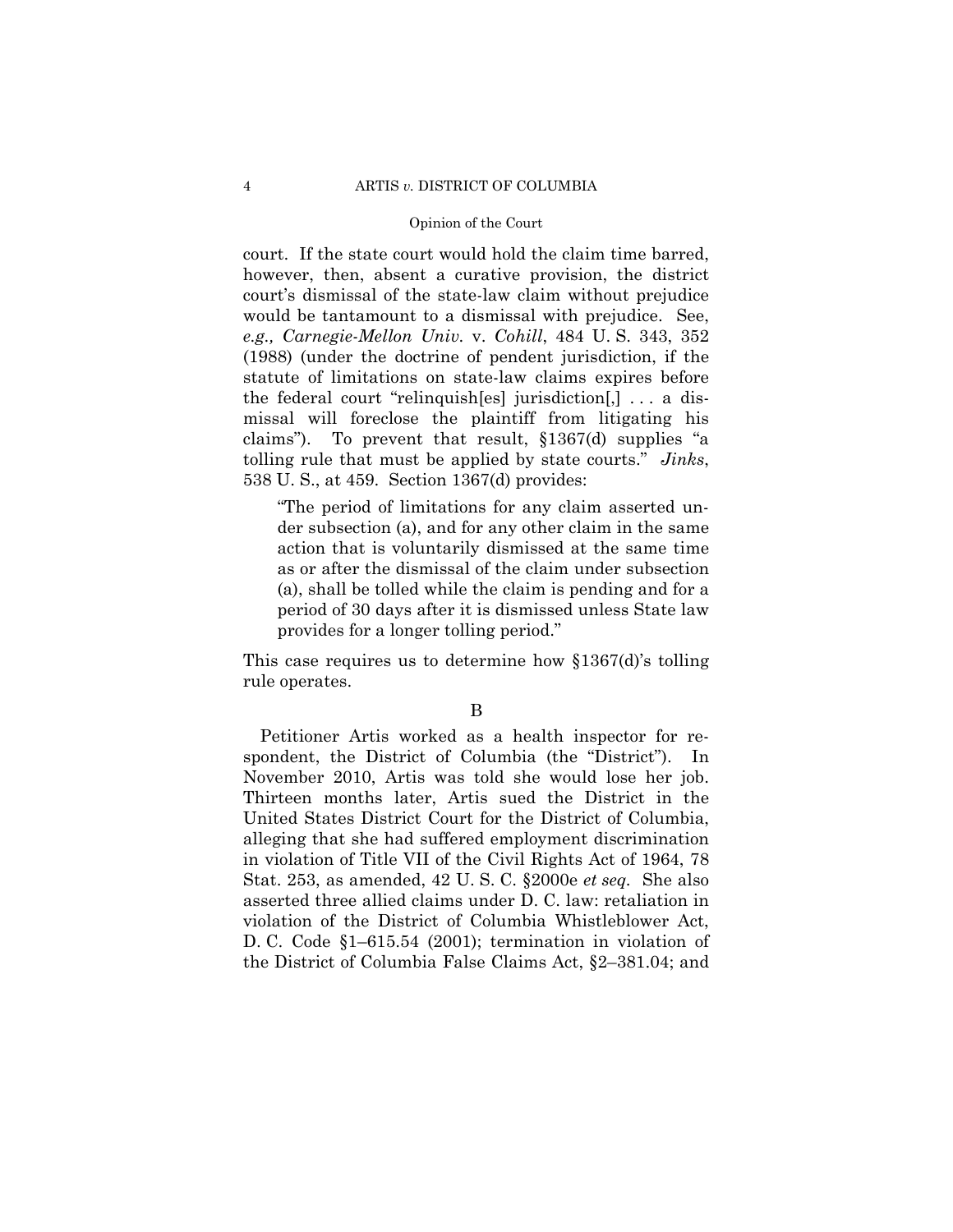wrongful termination against public policy, a common-law claim. Artis alleged that she had been subjected to gender discrimination by her supervisor, and thereafter encountered retaliation for reporting the supervisor's unlawful activities. See *Artis* v. *District of Columbia*, 51 F. Supp. 3d 135, 137 (2014).

On June 27, 2014, the District Court granted the District's motion for summary judgment on the Title VII claim. Having dismissed Artis' sole federal claim, the District Court, pursuant to  $$1367(c)(3)$ , declined to exercise supplemental jurisdiction over her remaining statelaw claims. "Artis will not be prejudiced," the court noted, "because 28 U. S. C. §1367(d) provides for a tolling of the statute of limitations during the period the case was here and for at least 30 days thereafter." *Id.,* at 142.

Fifty-nine days after the dismissal of her federal action, Artis refiled her state-law claims in the D. C. Superior Court, the appropriate local court. The Superior Court granted the District's motion to dismiss, holding that Artis' claims were time barred, because they were filed 29 days too late. See App. to Pet. for Cert. 14a. When Artis first asserted her state-law claims in the District Court, nearly two years remained on the applicable three-year statute of limitations.2 But two and a half years passed before the federal court relinquished jurisdiction. Unless

<sup>2</sup>The D. C. False Claims Act and the tort of wrongful termination each have a three-year statute of limitations that started to run on the day Artis lost her job in November 2010. See D. C. Code §2–381.04(c) (2001) (D. C. False Claims Act); *Stephenson* v. *American Dental Assn.*, 789 A. 2d 1248, 1249, 1252 (D. C. 2002) (tort of wrongful termination governed by D. C.'s catchall three-year limitations period and claim accrues on the date when plaintiff has unequivocal notice of termination). Artis' whistleblower claim had a one-year limitations period, which began to accrue when Artis "first bec[a]m[e] aware" that she had been terminated for reporting her supervisor's misconduct. D. C. Code  $§1-615.54(a)(2)$ . The parties dispute the date the whistleblower claim accrued. See Brief for Petitioner 10, n. 2; Brief for Respondent 8, n. 2.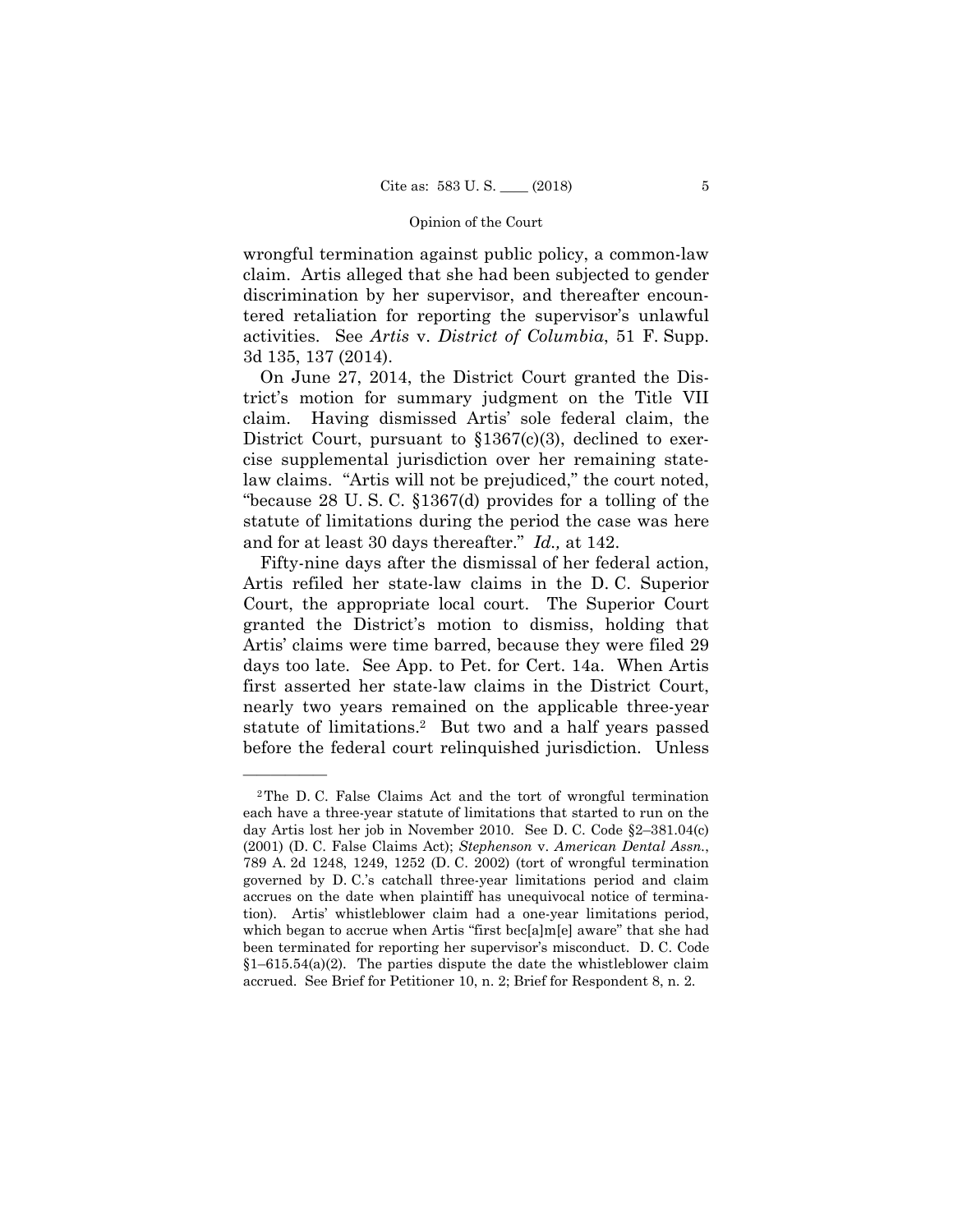§1367(d) paused the limitations clock during that time, Artis would have had only 30 days to refile. The Superior Court rejected Artis' stop-the-clock reading of §1367(d), reasoning that Artis could have protected her state-law claims by "pursuing [them] in a state court while the federal court proceeding [was] pending." *Ibid.* In tension with that explanation, the court noted that duplicative filings in federal and state court are "generally disfavored . . . as 'wasteful' and . . . 'against [the interests of] judicial efficiency.'" *Id.,* at 14a, n. 1 (quoting *Stevens* v. *Arco Management of Wash. D.C., Inc.*, 751 A. 2d 995, 1002 (D. C. 2000); alteration in original).

 the grace-period reading. 135 A. 3d 334, 337 (2016).3 Without further comment on §1367(d)'s text, the D. C. The D. C. Court of Appeals affirmed. That court began by observing that two "competing approaches [to §1367(d)] have evolved nationally": the stop-the-clock reading and Court of Appeals turned to the legislative history. Section 1367(d)'s purpose, the court noted, was "to prevent the loss of claims to statutes of limitations where state law might fail to toll the running of the period of limitations while a supplemental claim was pending in federal court." *Id.,* at 338 (quoting H. R. Rep., at 30; internal quotation marks omitted). Following the lead of the California Supreme Court, the D. C. Court of Appeals determined that Con-

<sup>3</sup>The high courts of Maryland and Minnesota, along with the Sixth Circuit, have held that §1367(d)'s tolling rule pauses the clock on the statute of limitations until 30 days after the state-law claim is dismissed. See *In re Vertrue Inc. Marketing & Sales Practices Litigation*, 719 F. 3d 474, 481 (CA6 2013); *Goodman* v. *Best Buy, Inc.*, 777 N. W. 2d 755, 759–760 (Minn. 2010); *Turner* v. *Kight*, 406 Md. 167, 180–182, 957 A. 2d 984, 992–993 (2008). In addition to the D. C. Court of Appeals, the high courts of California and the Northern Mariana Islands have held that §1367(d) provides only a 30-day grace period for the refiling of otherwise time-barred claims. See *Los Angeles* v. *County of Kern*, 59 Cal. 4th 618, 622, 328 P. 3d 56, 58 (2014); *Juan* v. *Commonwealth*, 2001 MP 18, 6 N. Mar. I. 322, 327 (2001).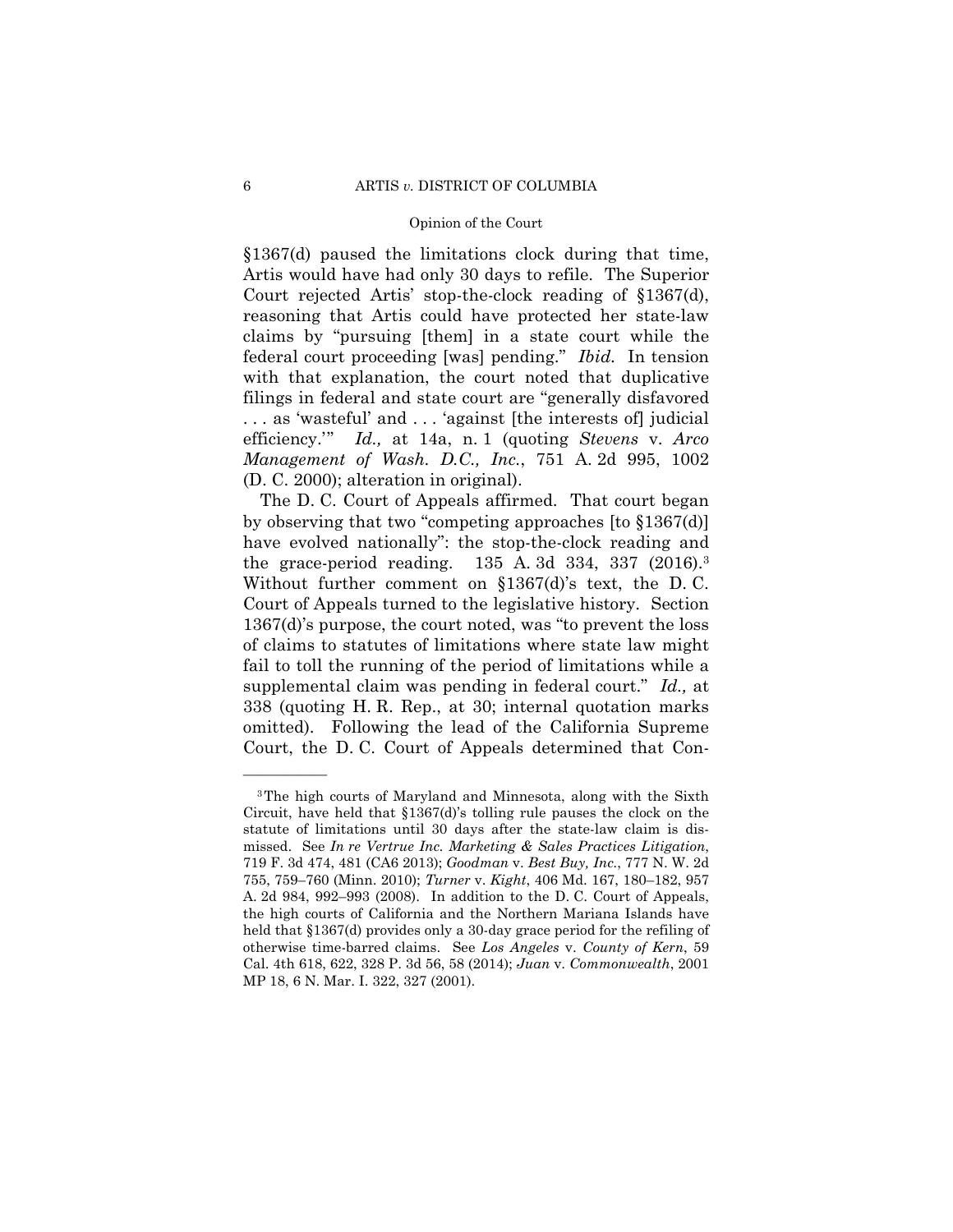gress had intended to implement a 1969 recommendation by the American Law Institute (ALI) to allow refiling in state court "within 30 days after dismissal." 135 A. 3d, at 338 (quoting *Los Angeles* v. *County of Kern*, 59 Cal. 4th 618, 629, 328 P. 3d 56, 63 (2014)).

The D. C. Court of Appeals also concluded that the grace-period approach "better accommodates federalism concerns," by trenching significantly less on state statutes of limitations than the stop-the-clock approach. 135 A. 3d, at 338–339. Construing §1367(d) as affording only a 30 day grace period, the court commented, was "consistent with [its] presumption favoring narrow interpretations of federal preemption of state law." *Id.,* at 339.

To resolve the division of opinion among State Supreme Courts on the proper construction of §1367(d), see *supra,*  at 6, n. 3, we granted certiorari. 580 U. S. \_\_\_ (2017).

# II

## A

As just indicated, statutes that shelter from time bars claims earlier commenced in another forum generally employ one of two means.

 "tolled" while the claim is pending elsewhere.4 Ordinarily, First, the period (or statute) of limitations may be

 in Federal court," §1332(d)(11)(D)); 42 U. S. C. §233 (providing a 4Among illustrations: 21 U. S. C. §1604 (allowing suits to proceed against certain biomaterial providers and providing that "[a]ny applicable statute of limitations shall toll during the period from the time a claimant files a petition with the Secretary under this paragraph until such time as either (i) the Secretary issues a final decision on the petition, or (ii) the petition is withdrawn," §1604(b)(3)(C)); 28 U. S. C. §1332 (permitting the removal of "mass actions" to federal court and providing that "[t]he limitations periods on any claims asserted in a mass action that is removed to Federal court pursuant to this subsection shall be deemed tolled during the period that the action is pending remedy against the United States for certain injuries caused by employees of the Public Health Service, and stating that "[t]he time limit for filing a claim under this subsection . . . shall be tolled during the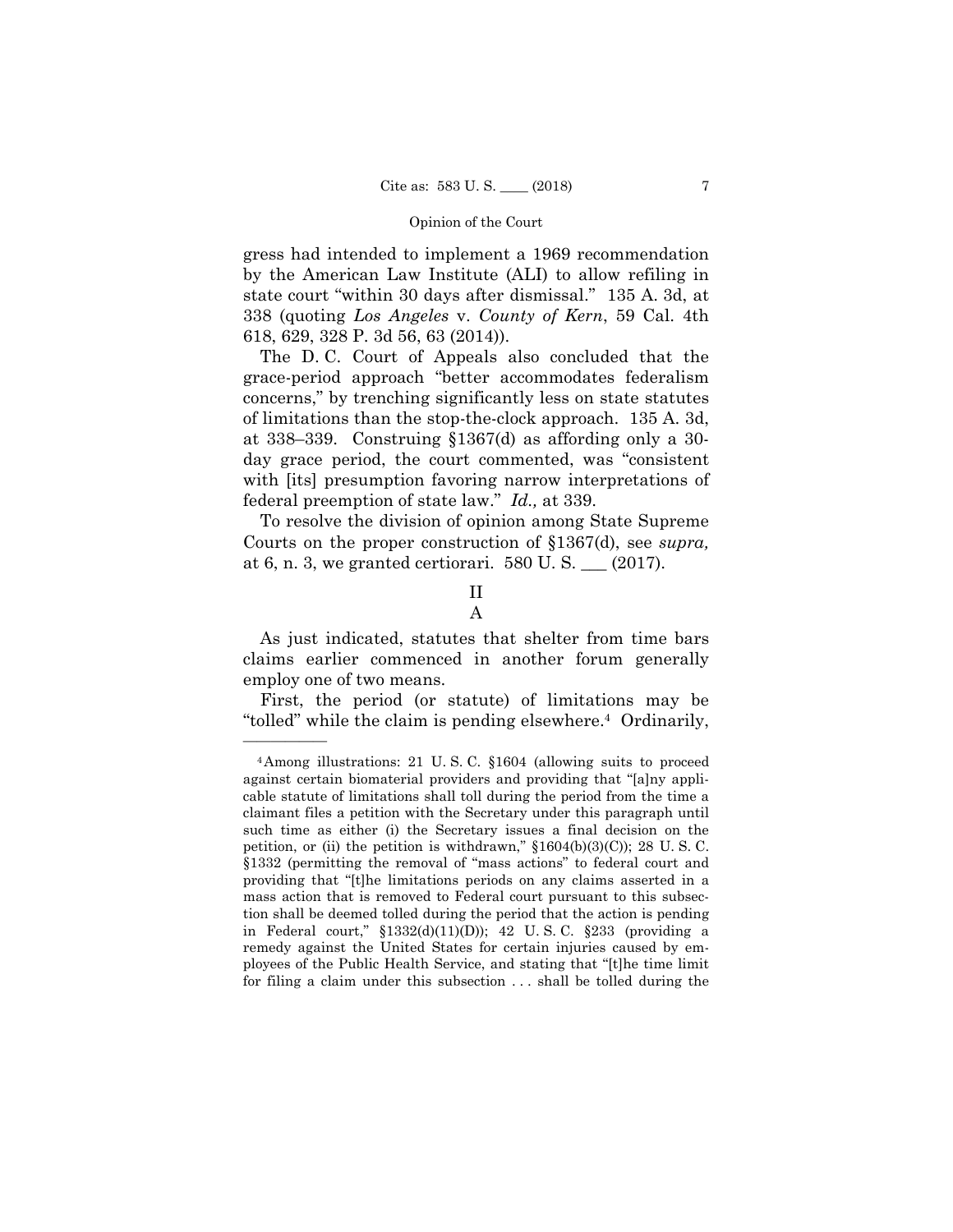relevant period, the statute of limitations ceases to run").5 "tolled," in the context of a time prescription like §1367(d), means that the limitations period is suspended (stops running) while the claim is *sub judice* elsewhere, then starts running again when the tolling period ends, picking up where it left off. See Black's Law Dictionary 1488 (6th ed. 1990) ("toll," when paired with the grammatical object "statute of limitations," means "to suspend or stop temporarily"). This dictionary definition captures the rule generally applied in federal courts. See, *e.g., Chardon* v. *Fumero Soto*, 462 U. S. 650, 652, n. 1 (1983) (Court's opinion "use[d] the word 'tolling' to mean that, during the Our decisions employ the terms "toll" and "suspend" interchangeably. For example, in *American Pipe & Constr. Co.* 

 plaintiff from proceeding to court." *Post,* at 12, n. 7. Plainly, however, pendency of a[n] [administrative] request for benefits,"  $\S 233(p)(3)$ (A)(ii)). See also Wis. Stat. §893.15(3) (2011–2012) ("A Wisconsin law limiting the time for commencement of an action on a Wisconsin cause of action is tolled from the period of commencement of the action in a non-Wisconsin forum until the time of its final disposition in that forum."). The dissent maintains that "stop clock examples [from the U. S. Code] often involve situations where some disability prevents the the several statutes just set out do not fit that description: They do not involve "disabilities." Instead, like §1367(d), they involve claims earlier commenced in another forum. 5As we recognized in *Chardon* v. *Fumero Soto*, 462 U. S. 650 (1983),

there may be different ways of "calculating the amount of time available to file suit *after tolling has ended*." *Id.,* at 652, n. 1 (emphasis added). In addition to the "common-law" stop-the-clock effect, *id.,* at 655, under which the plaintiff must file within the amount of time left in the limitations period, a statute might either provide for the limitations period to be "renewed," so that "the plaintiff has the benefit of a new period as long as the original," or "establish a fixed period such as six months or one year during which the plaintiff may file suit, without regard to the length of the original limitations period or the amount of time left when tolling began." *Id.,* at 652, n. 1. Notably, under each of the "tolling effect[s]" enumerated in *Chardon*, *ibid.,* the word "tolled" means that the progression of the limitations clock is stopped for the duration of "tolling."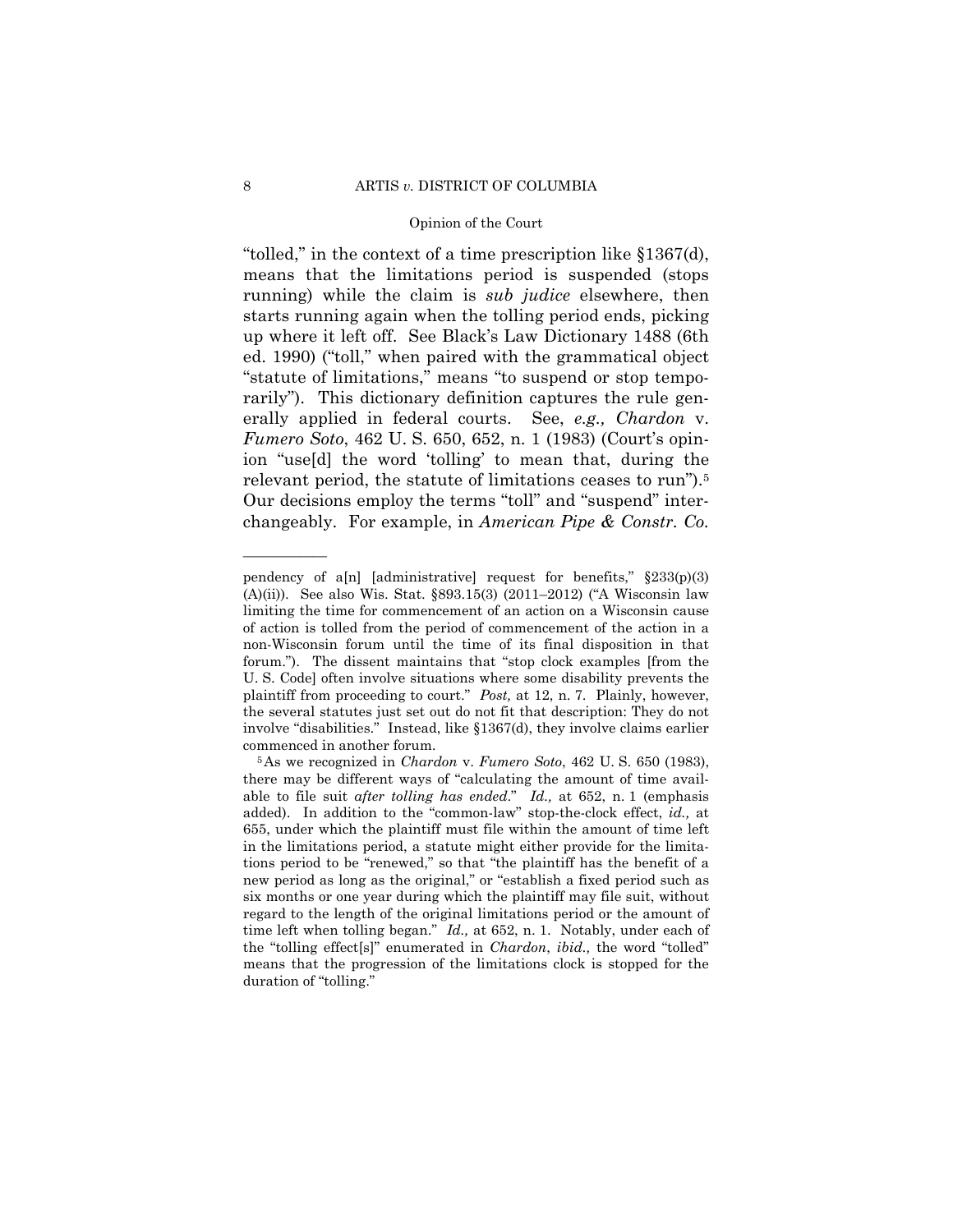v. *Utah*, 414 U. S. 538 (1974), we characterized as a "tolling" prescription a rule "suspend[ing] the applicable statute of limitations," *id.,* at 554; accordingly, we applied the rule to stop the limitations clock, *id.,* at 560–561.6 We have similarly comprehended what tolling means in decisions on equitable tolling. See, *e.g., CTS Corp.* v. *Waldburger*, 573 U. S. \_\_\_, \_\_\_ (2014) (slip op., at 7) (describing equitable tolling as "a doctrine that pauses the running of, or 'tolls' a statute of limitations" (some internal quotation marks omitted)); *United States* v. *Ibarra*, 502 U. S. 1, 4, n. 2 (1991) (*per curiam*) ("Principles of equitable tolling usually dictate that when a time bar has been suspended and then begins to run again upon a later event, the time remaining on the clock is calculated by subtracting from the full limitations period whatever time ran before the clock was stopped.").

 is pending in another forum. But the risk of a time bar is In lieu of "tolling" or "suspending" a limitations period by pausing its progression, a legislature might elect simply to provide a grace period. When that mode is adopted, the statute of limitations continues to run while the claim averted by according the plaintiff a fixed period in which to refile. A federal statute of that genre is 28 U. S. C. §2415. That provision prescribes a six-year limitations period for suits seeking money damages from the United States for breach of contract. §2415(a). The statute further provides: "In the event that any action . . . is timely brought and is thereafter dismissed without prejudice, the action may be recommenced within one year after such dismissal, regardless of whether the action would otherwise then be barred by this section."  $\S2415(e)$ . Many

 as grace periods, not stop-the-clock periods, see *post,* at 7–8, is entirely <sup>6</sup>The dissent's notion that federal tolling periods may be understood imaginative. 7Also illustrative, the Equal Credit Opportunity Act prescribes a five-

year limitations period for certain suits. 15 U. S. C. §1691e(f). Where a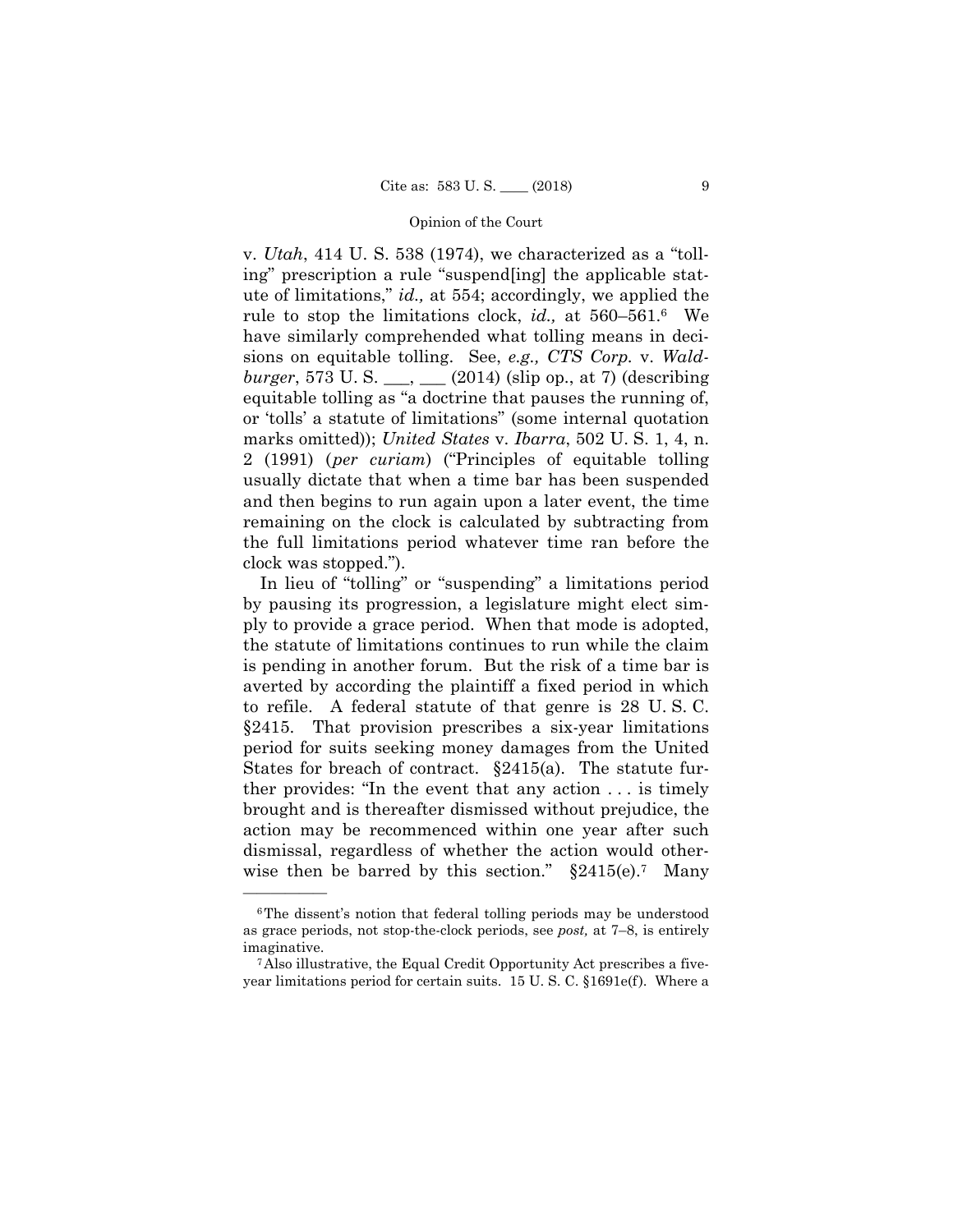States have enacted similar grace-period provisions. See App. to Brief for National Conference of State Legislatures et al. as *Amici Curiae* 1a–25a. For example, Georgia law provides:

"When any case has been commenced in either a state or federal court within the applicable statute of limitations and the plaintiff discontinues or dismisses the same, it may be recommenced in a court of this state or in a federal court either within the original applicable period of limitations or within six months after the discontinuance or dismissal, whichever is later . . . ." Ga. Code Ann. §9–2–61(a) (2007).

 does the dissent start? See *post,* at 5.8 Tellingly, the District has not identified any federal statute in which a grace-period meaning has been ascribed to the word "tolled" or any word similarly rooted. Nor has the dissent, for all its mighty strivings, identified even one federal statute that fits its bill, *i.e.,* a federal statute that says "tolled" but means something other than "suspended," or "paused," or "stopped." From what statutory text, then,

Turning from statutory texts to judicial decisions, only once did an opinion of this Court employ tolling language to describe a grace period: *Hardin* v. *Straub*, 490 U. S. 536 (1989). In *Hardin*, we held that, in 42 U. S. C. §1983 suits, federal courts should give effect to state statutes

government agency has brought a timely suit, however, an individual may bring an action "not later than one year after the commencement of that proceeding or action." *Ibid.* 

 nary, contemporary, common meaning." *Star Athletica, L. L. C.* v. 8Reasons of history, context, and policy, the dissent maintains, would have made it sensible for Congress to have written a grace-period statute. See *post,* at 4–5. But "[t]he controlling principle in this case is the basic and unexceptional rule that courts must give effect to the clear meaning of statutes as written[,] . . . giving each word its ordi-*Varsity Brands, Inc.*, 580 U. S. \_\_\_, \_\_\_ (2017) (slip op., at 6) (internal quotation marks omitted).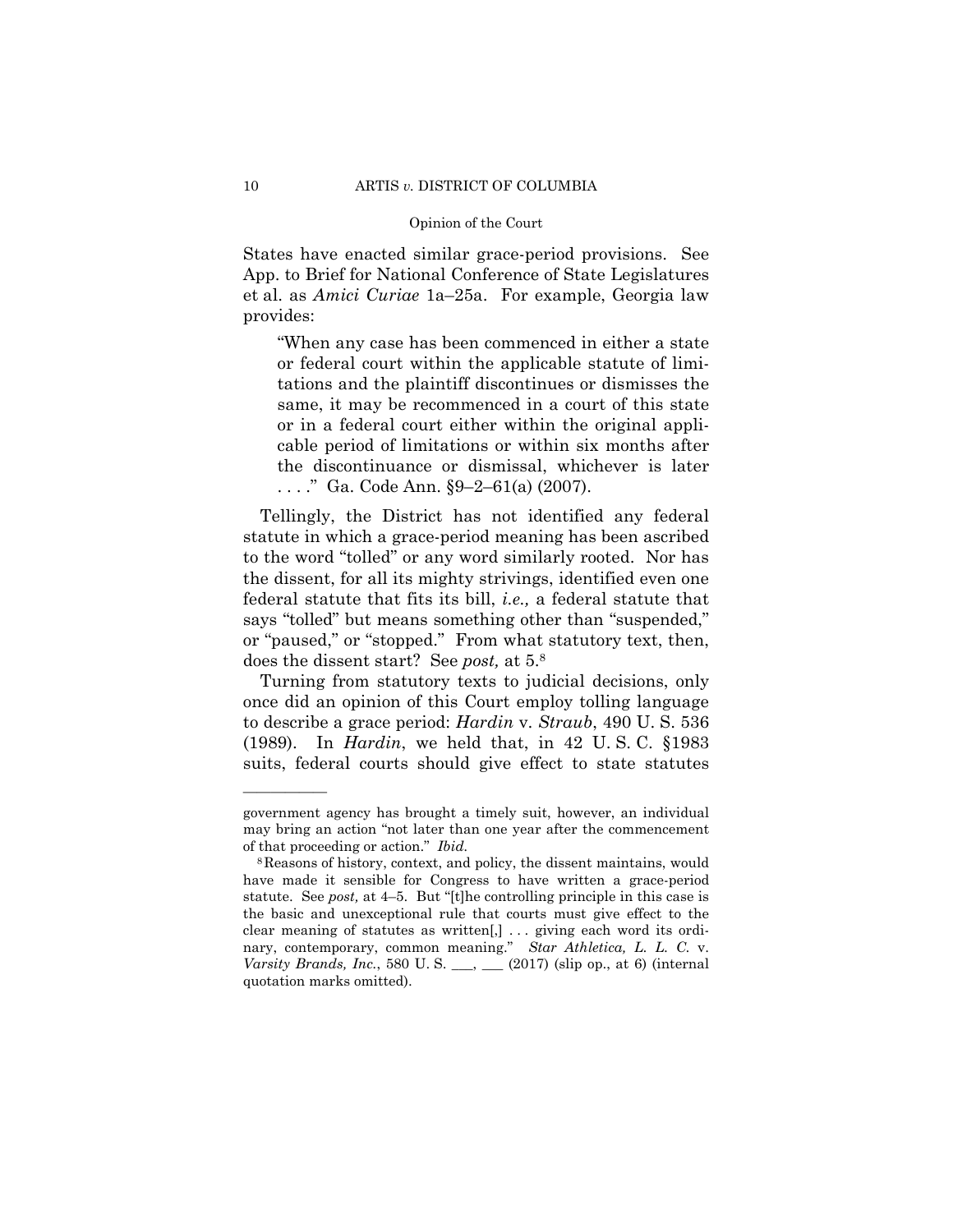sheltering claims from time bars during periods of a plaintiff 's legal disability. We there characterized a state statute providing a one-year grace period as "tolling" or "suspend[ing]" the limitations period "until one year after the disability has been removed." 490 U. S., at 537. This atypical use of "tolling" or "suspending" to mean something other than stopping the clock on a limitations period is a feather on the scale against the weight of decisions in which "tolling" a statute of limitations signals stopping the clock.

B

 ordinary meaning." *Moskal* v. *United States*, 498 U. S. In determining the meaning of a statutory provision, "we look first to its language, giving the words used their 103, 108 (1990) (citation and internal quotation marks omitted). Section 1367(d) is phrased as a tolling provision. It suspends the statute of limitations for two adjacent time periods: while the claim is pending in federal court and for 30 days postdismissal. Artis urges that the phrase "shall be tolled" in §1367(d) has the same meaning it does in the statutes cited *supra,* at 7, n. 4. That is, the limitations clock stops the day the claim is filed in federal court and, 30 days postdismissal, restarts from the point at which it had stopped.

The District reads "tolled" for §1367(d)'s purposes differently. To "toll," the District urges, means to "remove or take away an effect." Brief for Respondent 12–13. To "toll" a limitations period, then, would mean to "remov[e] the bar that ordinarily would accompany its expiration." *Id.*, at 14.<sup>9</sup> "[T]here is nothing special," the District main-

<sup>&</sup>lt;sup>9</sup>This is indeed a definition sometimes used in reference to a right. See, *e.g., Ricard* v. *Williams*, 7 Wheat. 59, 120 (1822) ("[A]n adverse possession . . . toll[s] the right of entry of the heirs, and, consequently, extinguish[es], by the lapse of time, their right of action for the land."). See also Black's Law Dictionary 1488 (6th ed. 1990) ("toll" can mean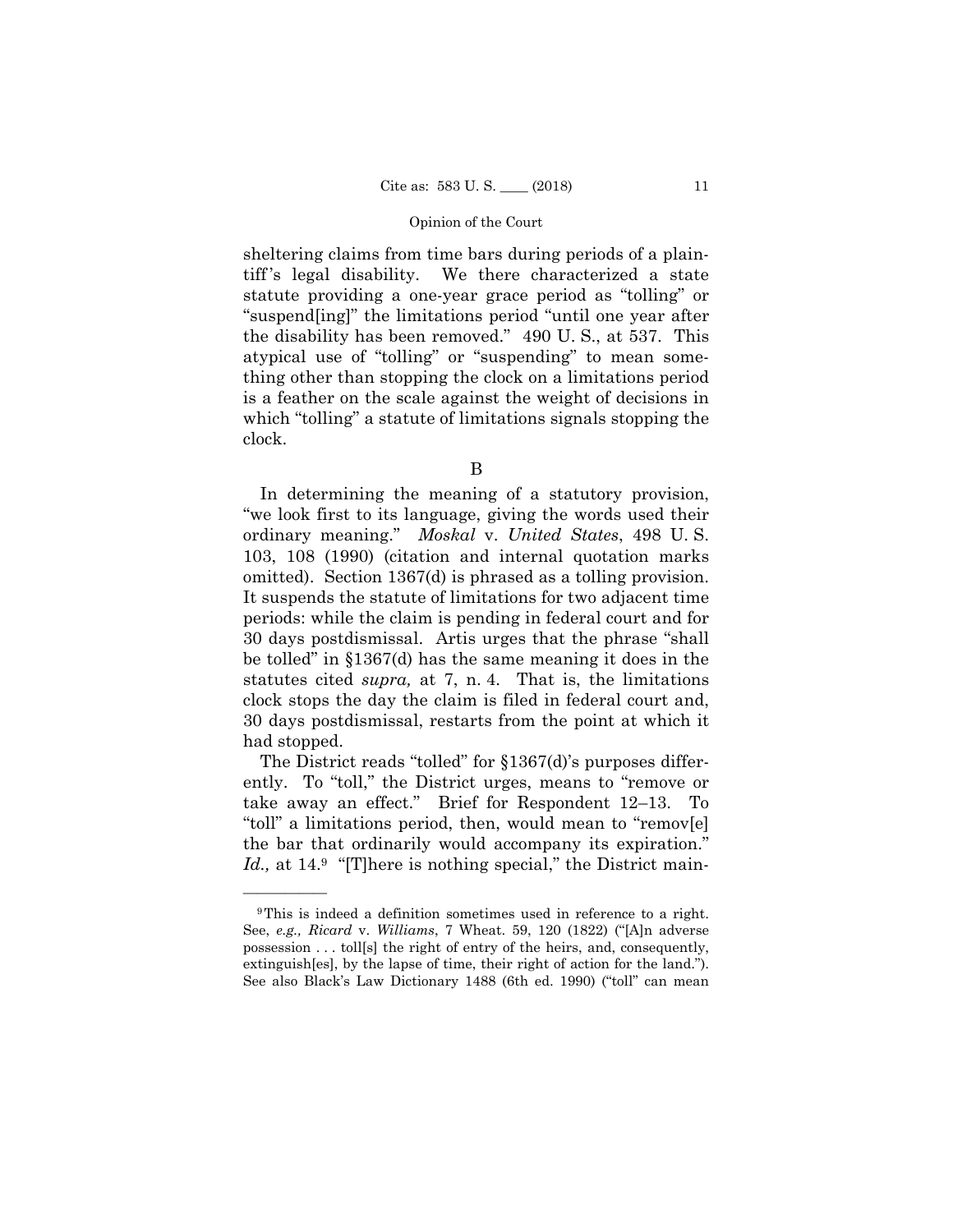other fact, right, or consequence." *Id.,* at 13. But the tains, "about tolling limitations periods versus tolling any District offers no reason why, in interpreting "tolled" as used in §1367(d), we should home in only on the word itself, ignoring the information about the verb's ordinary meaning gained from its grammatical object. Just as when the object of "tolled" is "bell" or "highway traveler," the object "period of limitations" sheds light on what it means to "be tolled."

The District's reading, largely embraced by the dissent, is problematic for other reasons as well. First, it tenders a strained interpretation of the phrase "period of limitations." In the District's view, "period of limitations" means "the effect of the period of limitations as a time bar." See *id.*, at 18 ("Section 1367(d) ... provides that 'the period of limitations'—here its effect as a time bar—'shall be [removed or taken away] while the claim is pending [in federal court] and for a period of 30 days after it is dismissed.'" (alterations in original)). Second, the first portion of the tolling period, the duration of the claim's pendency in federal court, becomes superfluous under the District's construction. The "effect" of the limitations period as a time bar, on the District's reading, becomes operative only after the case has been dismissed. That being so, what need would there be to remove anything while the claim is pending in federal court?

Furthermore, the District's reading could yield an ab-

 660, n. 13, were precise about their operation. *Chardon* provides no "bar, defeat, or take away; thus, to toll the entry means to deny or take away the right of entry"). The dissent, also relying on this sense of the word "toll," cites *Chardon* as support for the proposition that §1367(d)'s tolling instruction is ambiguous. See *post,* at 3; *supra,* at 8, n. 5. But, importantly, the grace-period statutes noted in *Chardon*, 462 U. S., at support for the notion that a statute's instruction that a "period of limitations shall be tolled" plausibly could mean that the limitations clock continues to run but its effect as a bar is removed during the tolling. See *post,* at 2–3.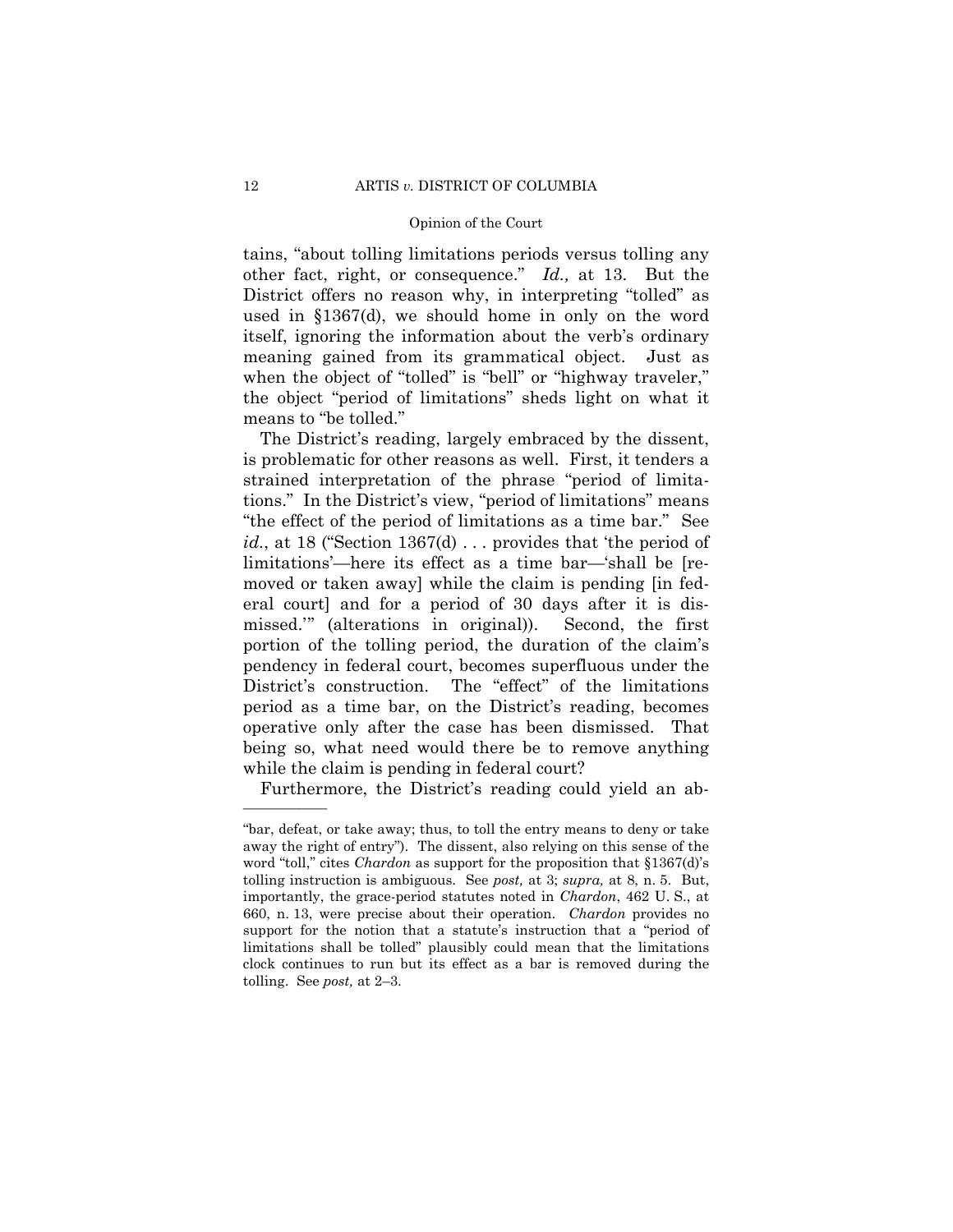surdity: It could permit a plaintiff to refile in state court even if the limitations period on her claim had expired before she filed in federal court. To avoid that result, the District's proposed construction of "tolled" as "removed" could not mean simply "removed." Instead, "removed" would require qualification to express "removed, unless the period of limitations expired before the claim was filed in federal court." In sum, the District's interpretation maps poorly onto the language of §1367(d), while Artis' interpretation is a natural fit.

C

The D. C. Court of Appeals adopted the District's graceperiod construction primarily because it was convinced that in drafting §1367(d), Congress embraced an ALI recommendation. 135 A. 3d, at 338. Two decades before the enactment of §1367(d), the ALI, in its 1969 Study of the Division of Jurisdiction Between State and Federal Courts, did recommend a 30-day grace period for refiling certain claims. The ALI proposed the following statutory language:

"If any claim in an action timely commenced in a federal court is dismissed for lack of jurisdiction over the subject matter of the claim, a new action on the same claim brought in another court shall not be barred by a statute of limitations that would not have barred the original action had it been commenced in that court, if such new action is brought in a proper court, federal or State, within thirty days after dismissal of the original claim has become final or within such longer period as may be available under applicable State law." ALI, Study of the Division of Jurisdiction Between State and Federal Courts §1386(b), p. 65 (1969) (ALI Study).

Congress, however, did not adopt the ALI's grace-period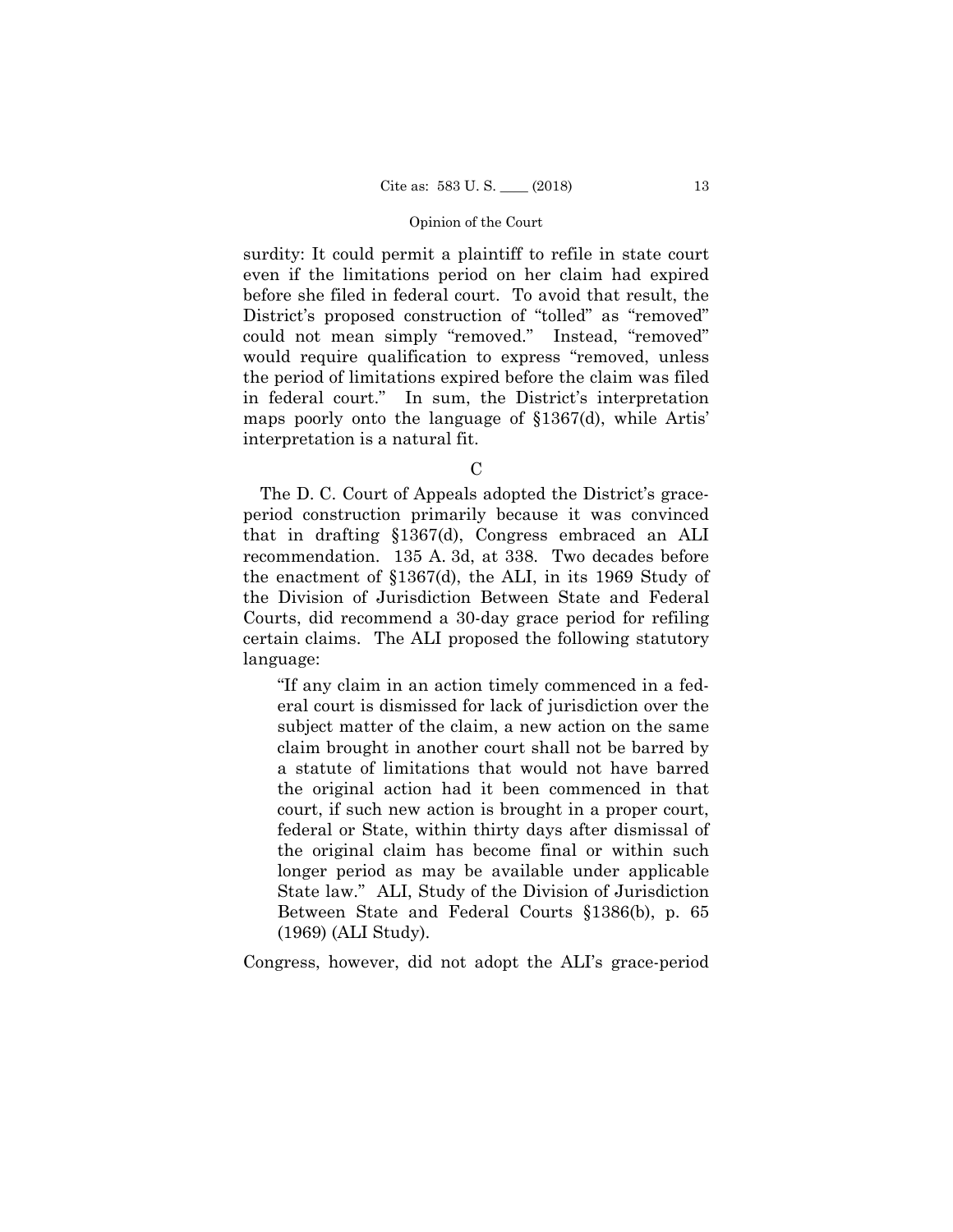was "taken from the ALI Study." H. R. Rep., at 23. Had formulation. Instead, it ordered tolling of the state limitations period "while the claim is pending" in federal court. Although the provision the ALI proposed, like §1367(d), established a 30-day federal floor on the time allowed for refiling, it did not provide for tolling the period of limitations while a claim is pending.10 True, the House Report contained a citation to the ALI Study, but only in reference to a different provision, 28 U. S. C. §1391 (the general venue statute). There, Congress noted that its approach Congress similarly embraced the ALI's grace-period formulation in §1367(d), one might expect the House Report to have said as much.<sup>11</sup>

# D

The District asks us to zero in on §1367(d)'s "express inclusion" of the "period of 30 days after the claim is dismissed" within the tolling period. Brief for Respondent 20 (internal quotation marks omitted). Under Artis' stop-the-

<sup>10</sup>The District emphasizes that the Reporter's note accompanying the ALI's proposed statute stated: "[A]ny governing statute of limitations is tolled by the commencement of an action in a federal court, and for at least thirty days following dismissal ... in any case in which the dismissal was for lack of jurisdiction." ALI Study 66. The similarity between *this* language and §1367(d), the District argues, rebuts any argument that Congress did not adopt the ALI's recommendation. We are unpersuaded. The District offers no explanation why, if Congress wanted to follow the substance of the ALI's grace-period recommendation, it would neither cite the ALI Study in the legislative history of §1367(d), see *infra* this page, nor adopt the precise language of either the proposed statute or the Reporter's note. The ALI Study, moreover, cautions that the Reporter's notes reflect "the Reporter's work alone," not a position taken by the Institute. ALI Study, p. x.<br><sup>11</sup>The dissent offers a history lesson on the ancient common-law prin-

ciple of "journey's account," see *post,* at 5–6, and n. 4, but nothing suggests that the 101st Congress had any such ancient law in mind when it drafted §1367(d). Cf. *post,* at 9. More likely, Congress was mindful that "suspension" during the pendency of other litigation is "the common-law rule." *Chardon*, 462 U. S., at 655.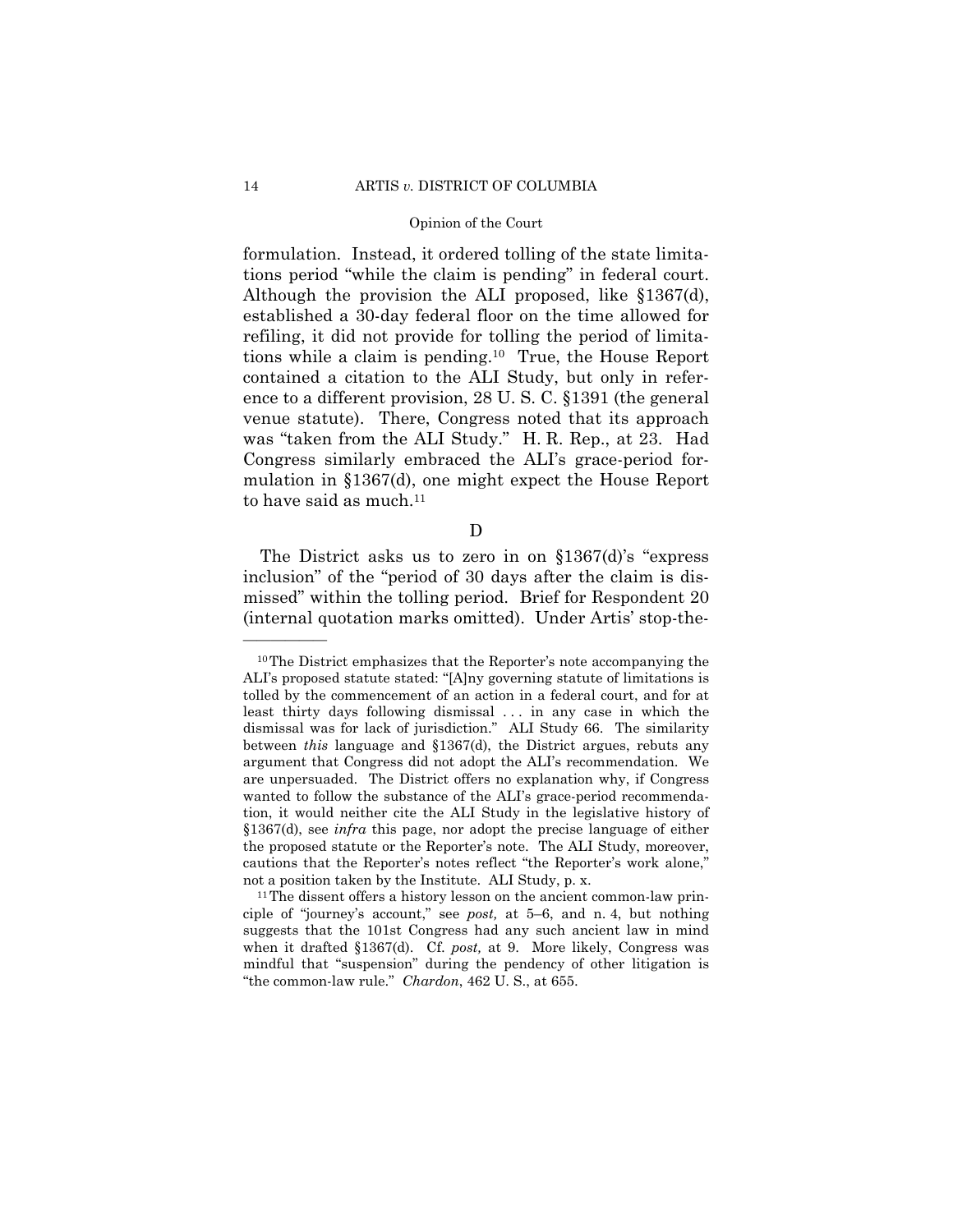clock interpretation, the District contends, "the inclusion of 30 days within the tolling period would be relegated to insignificance in the mine-run of cases." *Id.*, at 21 (citation and internal quotation marks omitted). In §1367(d), Congress did provide for tolling not only while the claim is pending in federal court, but also for 30 days thereafter. Including the 30 days within §1367(d)'s tolling period accounts for cases in which a federal action is commenced close to the expiration date of the relevant state statute of limitations. In such a case, the added days give the plaintiff breathing space to refile in state court.

Adding a brief span of days to the tolling period is not unusual in stop-the-clock statutes. In this respect, §1367(d) closely resembles 46 U. S. C. §53911, which provides, in a subsection titled "Tolling of limitations period," that if a plaintiff submits a claim for war-related vessel damage to the Secretary of Transportation, "the running of the limitations period for bringing a civil action is suspended until the Secretary denies the claim, and for 60 days thereafter." §53911(d). Numerous other statutes similarly append a fixed number of days to an initial tolling period. See, *e.g.,* 22 U. S. C. §1631k(c) ("Statutes of limitations on assessments . . . shall be suspended with respect to any vested property . . . while vested and for six months thereafter...."); 26 U.S.C.  $\S 6213(f)(1)$  ("In any case under title 11 of the United States Code, the running of the time prescribed by subsection (a) for filing a petition in the Tax Court with respect to any deficiency shall be suspended for the period during which the debtor is prohibited by reason of such case from filing a petition in the Tax Court with respect to such deficiency, and for 60 days thereafter.");  $\S 6503(a)(1)$  ("The running of the period of limitations provided in section 6501 or 6502 . . . shall . . . be suspended for the period during which the Secretary is prohibited from making the assessment . . . and for 60 days thereafter."); 50 U. S. C. §4000(c) ("The running of a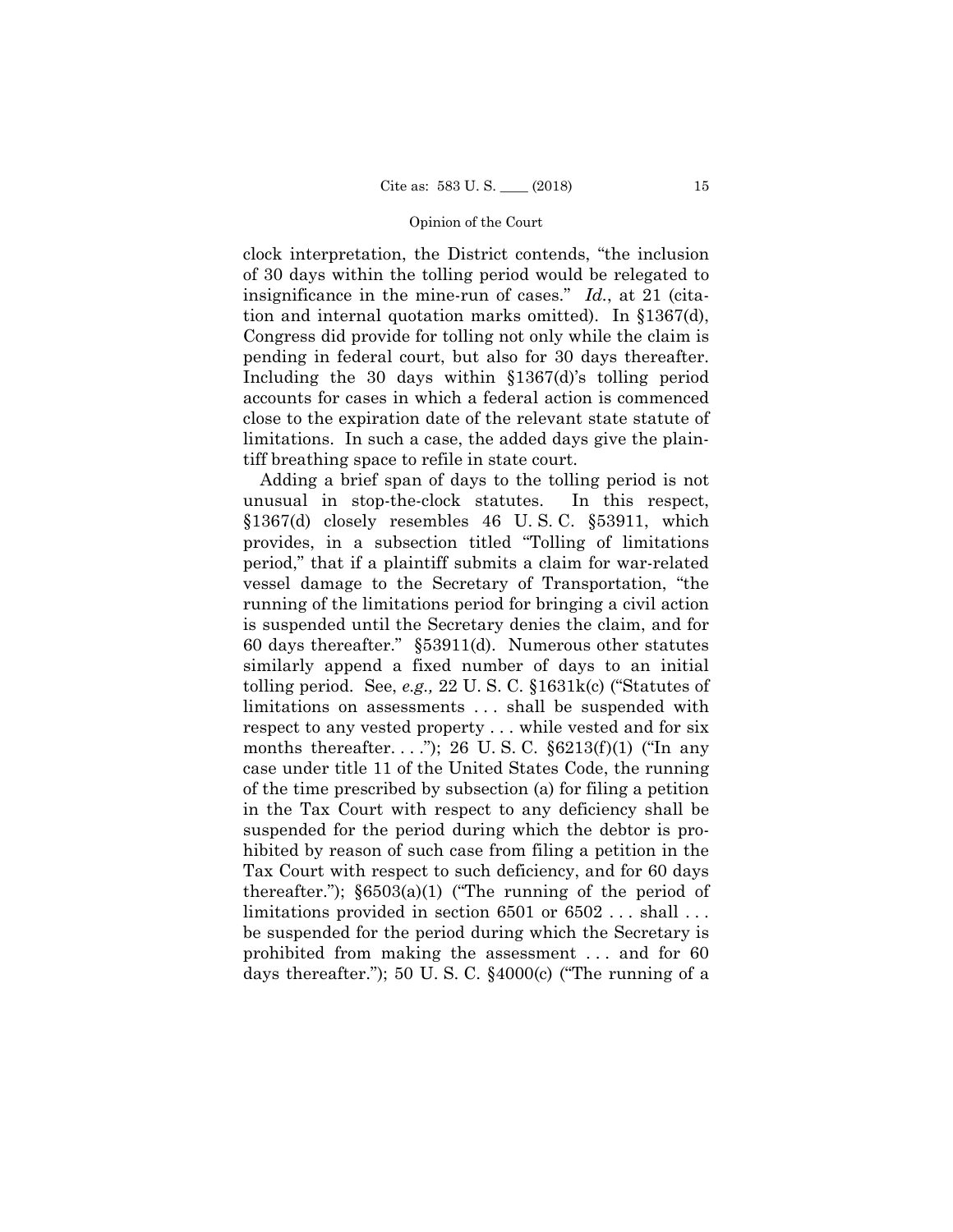statute of limitations against the collection of tax deferred under this section . . . shall be suspended for the period of military service of the servicemember and for an additional period of 270 days thereafter."). Thus, the "30 days" provision casts no large shadow on Artis' interpretation.

Section 1367(d)'s proviso, "unless State law provides for a longer tolling period," could similarly aid a plaintiff who filed in federal court just short of the expiration of the state limitations period. She would have the benefit of §1367(d)'s 30-days-to-refile prescription, or such longer time as state law prescribes.<sup>12</sup> It may be that, in most cases, the state-law tolling period will not be longer than §1367(d)'s. But in some cases it undoubtedly will. For example, Indiana permits a plaintiff to refile within three years of dismissal. See Ind. Code §34–11–8–1 (2017). And Louisiana provides that after dismissal the limitations period "runs anew." La. Civ. Code Ann., Arts. 3462, 3466 (West 2007).

# III

Satisfied that Artis' text-based arguments overwhelm the District's, we turn to the District's contention that the stop-the-clock interpretation of §1367(d) raises a significant constitutional question: Does the statute exceed Congress' authority under the Necessary and Proper

 under the applicable state law. Should the extraordinary circumstances 12The dissent, *post,* at 8–9, conjures up absurdities not presented by this case, for the District of Columbia has no law of the kind the dissent describes. All agree that the phrase "unless State law provides for a longer tolling period" leaves room for a more generous state-law regime. The dissent posits a comparison between the duration of the federal suit, plus 30 days, and a state-law grace period. But of course, as the dissent recognizes, *post,* at 9, the more natural comparison is between the amount of time a plaintiff has left to refile, given the benefit of §1367(d)'s tolling rule, and the amount of time she would have to refile the dissent envisions in fact exist in a given case, the comparison the dissent makes would be far from inevitable.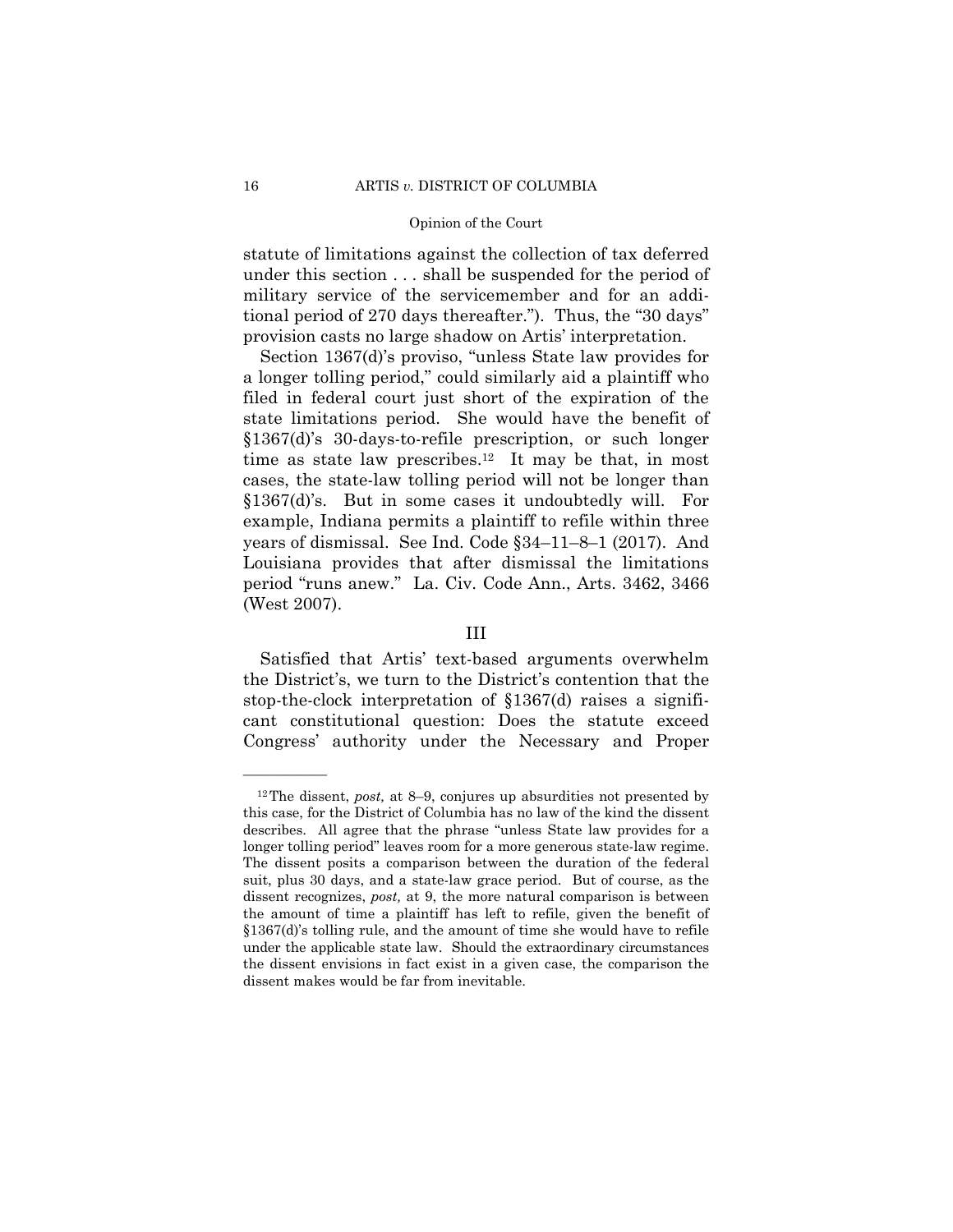Clause, Art. I, §8, cl. 18, because its connection to Congress' enumerated powers is too attenuated or because it is too great an incursion on the States' domain? Brief for Respondent 46–49. To avoid constitutional doubt, the District urges, we should adopt its reading. "[W]here an alternative interpretation of [a] statute is fairly possible," the District reminds, we have construed legislation in a manner that "avoid[s] [serious constitutional] problems" raised by "an otherwise acceptable construction." *INS* v. *St. Cyr*, 533 U. S. 289, 299–300 (2001) (internal quotation marks omitted). But even if we regarded the District's reading of §1367(d) as "fairly possible," our precedent would undermine the proposition that §1367(d) presents a serious constitutional problem. See *Jinks,* 538 U. S., at 461–465.

In *Jinks*, we unanimously rejected an argument that §1367(d) impermissibly exceeds Congress' enumerated powers.13 Section 1367(d), we held, "is necessary and proper for carrying into execution Congress's power '[t]o constitute Tribunals inferior to the supreme Court,' . . . and to assure that those tribunals may fairly and efficiently exercise '[t]he judicial Power of the United States.'" *Id.,* at 462 (quoting U. S. Const., Art. I, §8, cl. 9, and Art. III, §1).

In two principal ways, we explained, §1367(d) is "conducive to the due administration of justice in federal court." 538 U. S., at 462 (internal quotation marks omitted).

 understanding. See *post,* at 14, n. 9. The opinion itself, however, 13The dissent refers to an "understanding," *post,* at 14, by the Court in *Jinks* v. *Richland County,* 538 U. S. 456 (2003), that §1367(d) accords only a 30-day "window" for refiling in state court. Scattered characterizations in the *Jinks* briefing might be seen as conveying that contains nary a hint of any such understanding. And indeed, one year earlier, we described §1367(d) as having the effect of stopping the clock, *i.e.,* "toll[ing] the state statute of limitations for 30 days in addition to however long the claim had been pending in federal court." *Raygor* v. *Regents of Univ. of Minn.*, 534 U. S. 533, 542 (2002).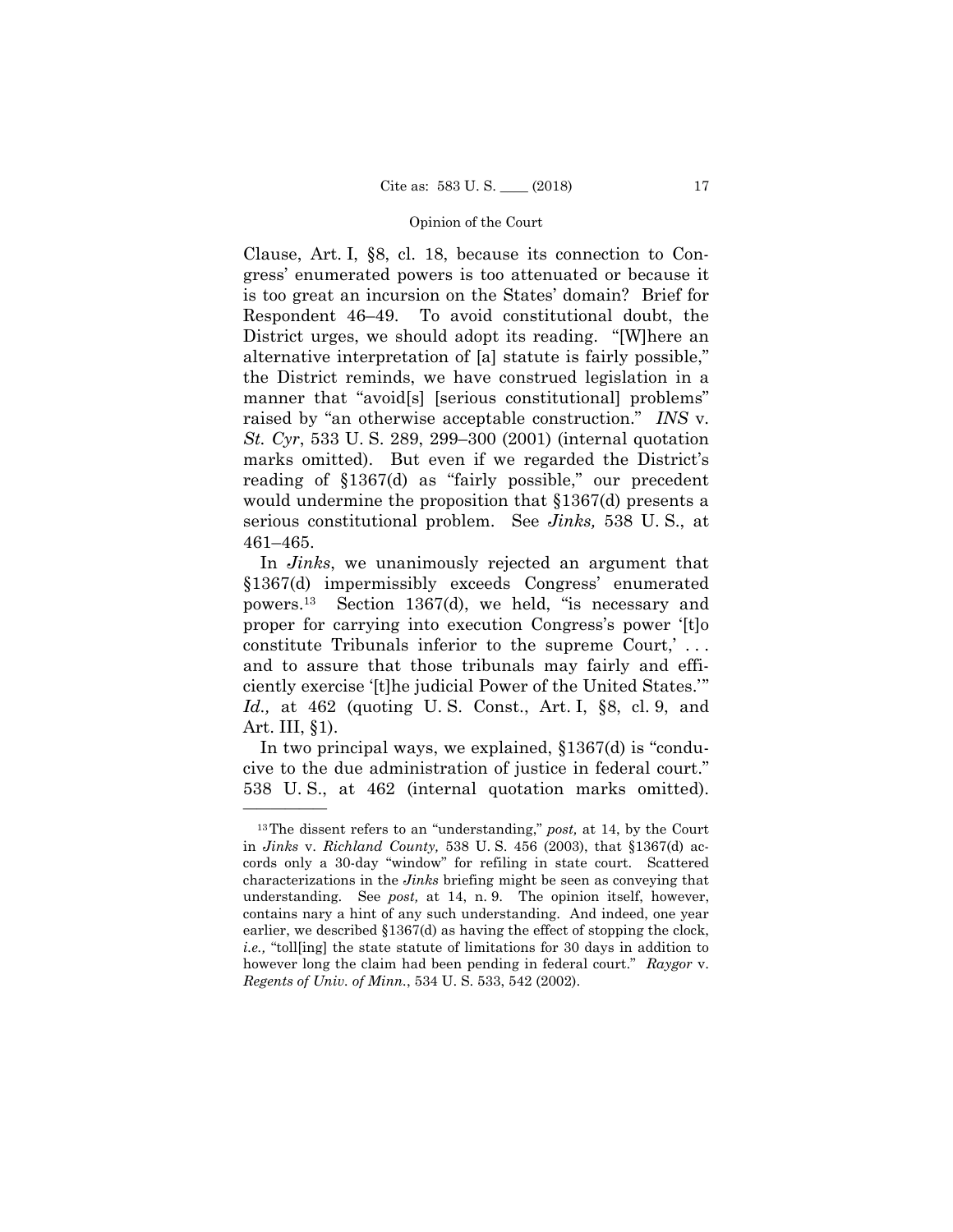First, "it provides an alternative to the unsatisfactory options that federal judges faced when they decided whether to retain jurisdiction over supplemental state-law claims that might be time barred in state court." *Ibid.* Section 1367(d) thus "unquestionably promotes fair and efficient operation of the federal courts." *Id.,* at 463. Second, §1367(d) "eliminates a serious impediment to access to the federal courts on the part of plaintiffs pursuing federal- and state-law claims" arising from the same episode. *Ibid.* With tolling available, a plaintiff disinclined to litigate simultaneously in two forums is no longer impelled to choose between forgoing either her federal claims or her state claims.

Moreover, we were persuaded that §1367(d) was "plainly adapted" to Congress' exercise of its enumerated power: there was no cause to suspect that Congress had enacted §1367(d) as a "'pretext' for 'the accomplishment of objects not entrusted to [it],'"; nor was there reason to believe that the connection between §1367(d) and Congress' authority over the federal courts was too attenuated. *Id.,* at 464 (quoting *McCulloch* v. *Maryland*, 4 Wheat. 316, 423 (1819)).

 Our decision in *Jinks* also rejected the argument that §1367(d) was not "proper" because it violates principles of state sovereignty by prescribing a procedural rule for state courts' adjudication of purely state-law claims. 538 U. S., at 464–465. "Assuming [without deciding] that a principled dichotomy can be drawn, for purposes of determining whether an Act of Congress is 'proper,' between federal laws that regulate state-court 'procedure' and laws that change the 'substance' of state-law rights of action," we concluded that the tolling of state limitations periods "falls on the [permissible] 'substantive' side of the line." *Ibid.* 

The District's contention that a stop-the-clock prescription serves "no federal purpose" that could not be served by a grace-period prescription is unavailing. Brief for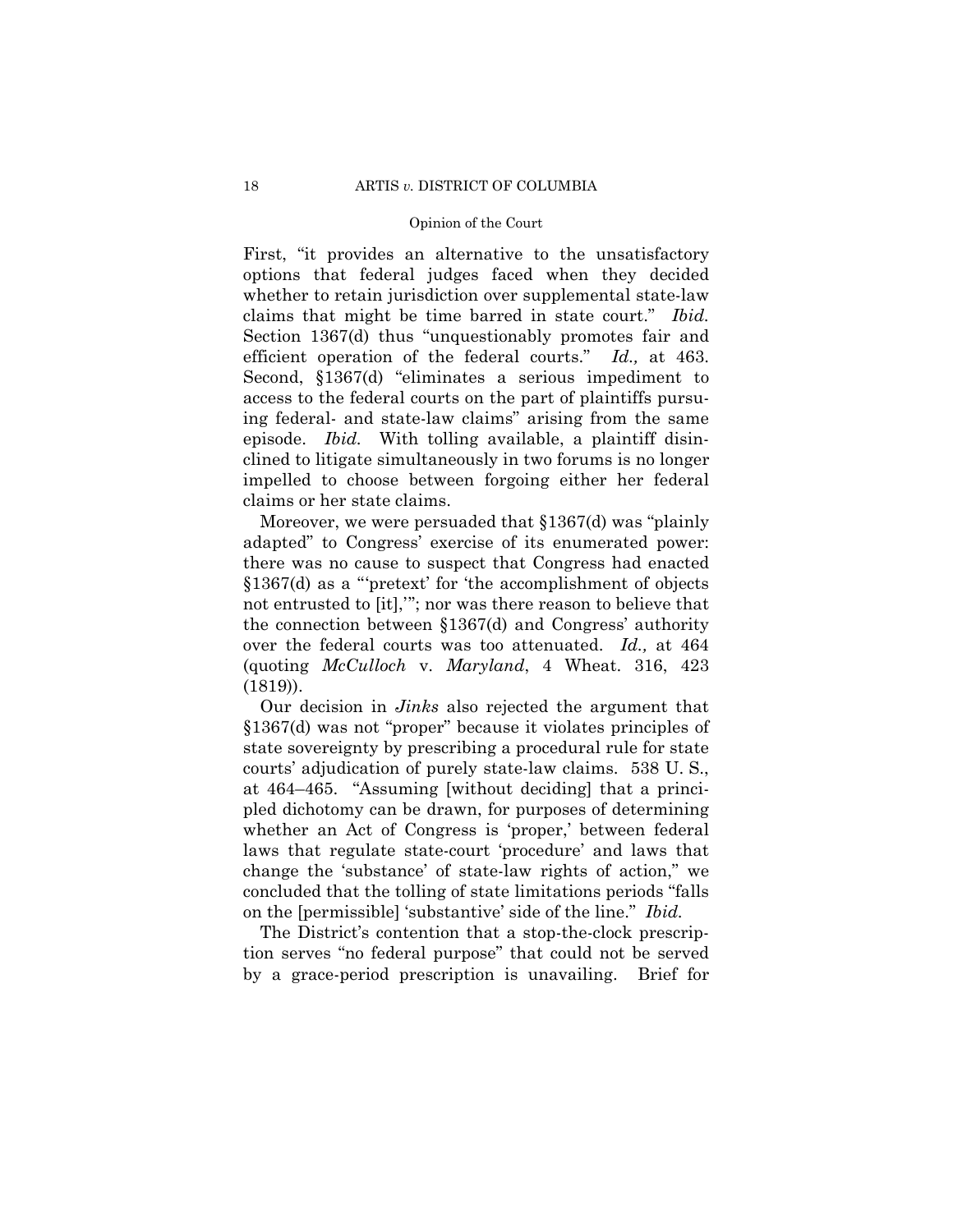Respondent 49. Both devices are standard, off-the-shelf means of accounting for the fact that a claim was timely pressed in another forum. Requiring Congress to choose one over the other would impose a tighter constraint on Congress' discretion than we have ever countenanced.

 scription, moreover, may be more theoretical than real. The concern that a stop-the-clock prescription entails a greater imposition on the States than a grace-period pre-Consider the alternative suggested by the D. C. Superior Court. Plaintiffs situated as Artis was could simply file two actions and ask the state court to hold the suit filed there in abeyance pending disposition of the federal suit. See *supra,* at 6. Were the dissent's position to prevail, cautious plaintiffs would surely take up the D. C. Superior Court's suggestion. How it genuinely advances federalism concerns to drive plaintiffs to resort to wasteful, inefficient duplication to preserve their state-law claims is far from apparent. See, *e.g., Stevens*, 751 A. 2d, at 1002 (it "work[s] against judicial efficiency . . . to compel prudent federal litigants who present state claims to file duplicative and wasteful protective suits in state court").

 §1367(d) applies, the defendant will have notice of the We do not gainsay that statutes of limitations are "fundamental to a well-ordered judicial system." *Board of Regents of Univ. of State of N. Y.* v. *Tomanio*, 446 U. S. 478, 487 (1980). We note in this regard, however, that a stop-the-clock rule is suited to the primary purposes of limitations statutes: "preventing surprises" to defendants and "barring a plaintiff who has slept on his rights." *American Pipe & Constr. Co.* v. *Utah*, 414 U. S. 538, 554 (1974) (internal quotation marks omitted). Whenever plaintiff 's claims within the state-prescribed limitations period. Likewise, the plaintiff will not have slept on her rights. She will have timely asserted those rights, endeavoring to pursue them in one litigation.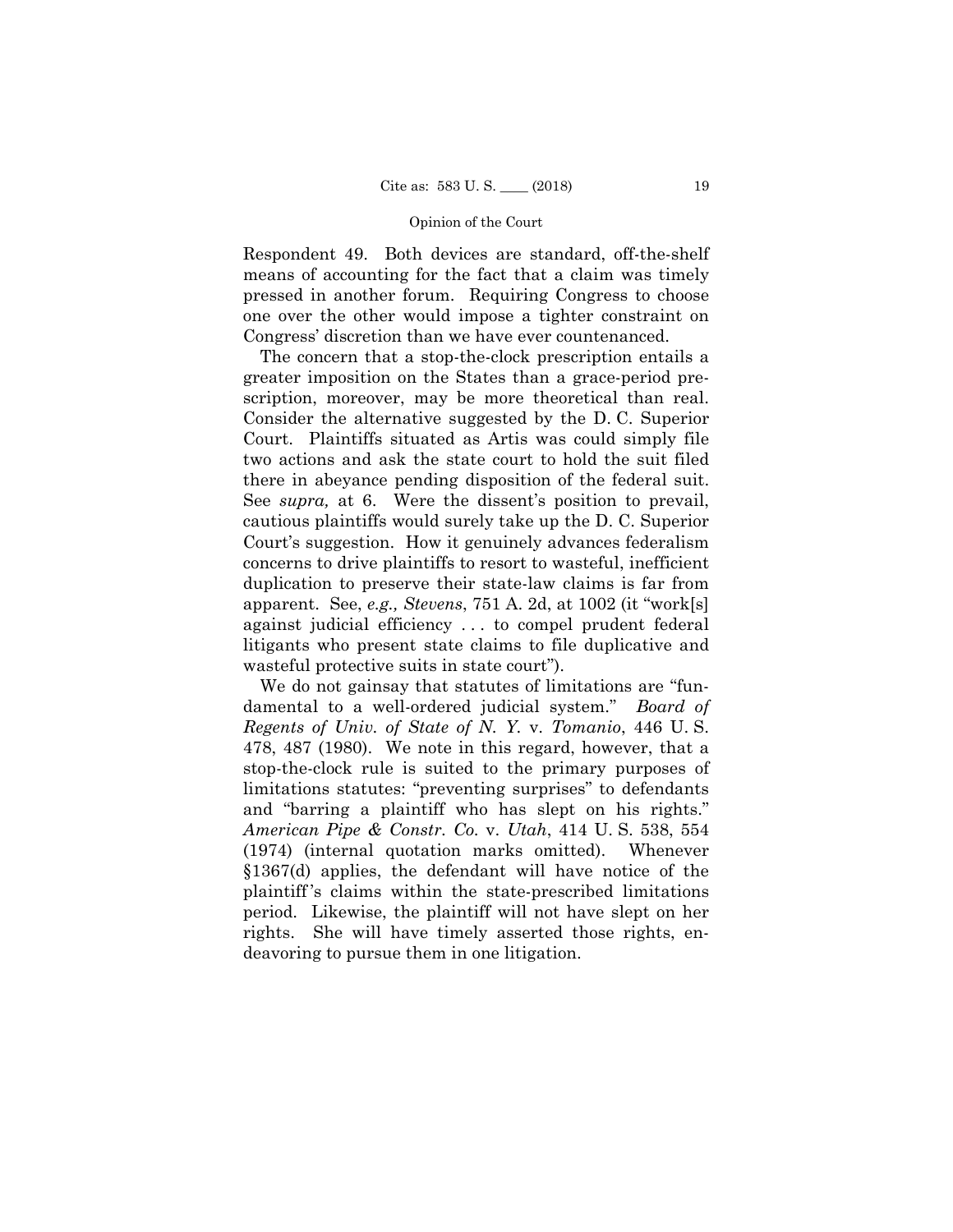\* \* \*

For the reasons stated, we resist unsettling the usual understanding of the word "tolled" as it appears in legislative time prescriptions and court decisions thereon. The judgment of the D. C. Court of Appeals is therefore reversed, and the case is remanded for further proceedings not inconsistent with this opinion.

*It is so ordered.*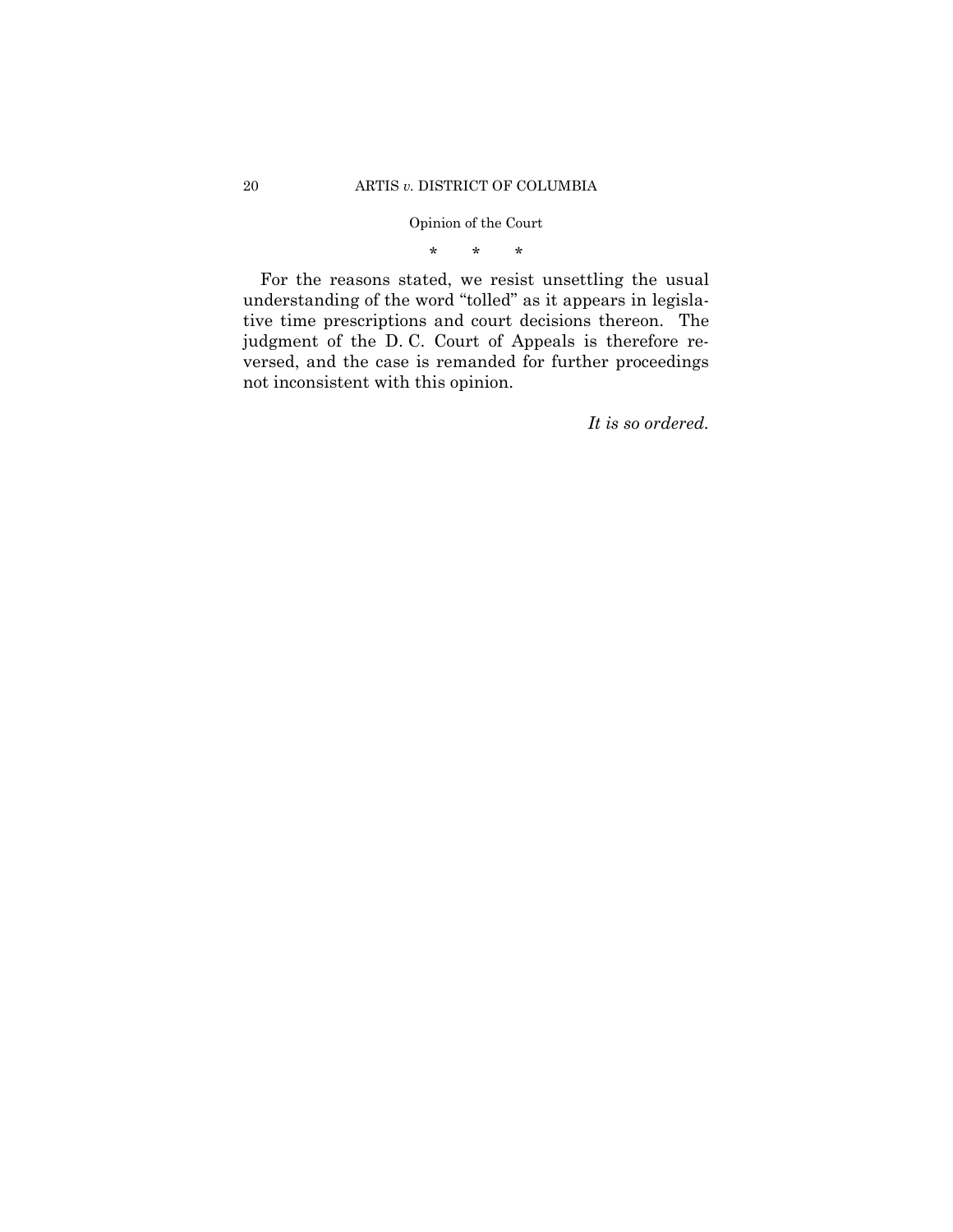# $\frac{1}{2}$  ,  $\frac{1}{2}$  ,  $\frac{1}{2}$  ,  $\frac{1}{2}$  ,  $\frac{1}{2}$  ,  $\frac{1}{2}$  ,  $\frac{1}{2}$ **SUPREME COURT OF THE UNITED STATES**

#### $\frac{1}{2}$  ,  $\frac{1}{2}$  ,  $\frac{1}{2}$  ,  $\frac{1}{2}$  ,  $\frac{1}{2}$  ,  $\frac{1}{2}$ No. 16–460

# STEPHANIE C. ARTIS, PETITIONER *v.* DISTRICT OF COLUMBIA

# ON WRIT OF CERTIORARI TO THE DISTRICT OF COLUMBIA COURT OF APPEALS

[January 22, 2018]

 JUSTICE THOMAS, and JUSTICE ALITO join, dissenting. JUSTICE GORSUCH, with whom JUSTICE KENNEDY,

Chesterton reminds us not to clear away a fence just because we cannot see its point. Even if a fence doesn't seem to have a reason, sometimes all that means is we need to look more carefully for the reason it was built in the first place.

The same might be said about the law before us. Section 1367(d) provides that "[t]he period of limitations . . . shall be tolled while the claim is pending and for a period of 30 days after it is dismissed unless State law provides for a longer tolling period." 28 U. S. C. §1367(d). Grown from a rich common law and state statutory tradition, this provision serves a modest role. If a federal court dismisses a party's state law claim without ruling on its merits, the law ensures the party will enjoy whatever time state law allows, or at least 30 days, to refile the claim in state court.

Today the Court clears away this traditional rule because it overlooks the original reasons for it. For the first time in the statute's history the Court now reads the law to guarantee parties not 30 days or whatever state law permits but months or years more to refile their dismissed state law claims in state court. Rather than reading the statute as generally deferring to state law judgments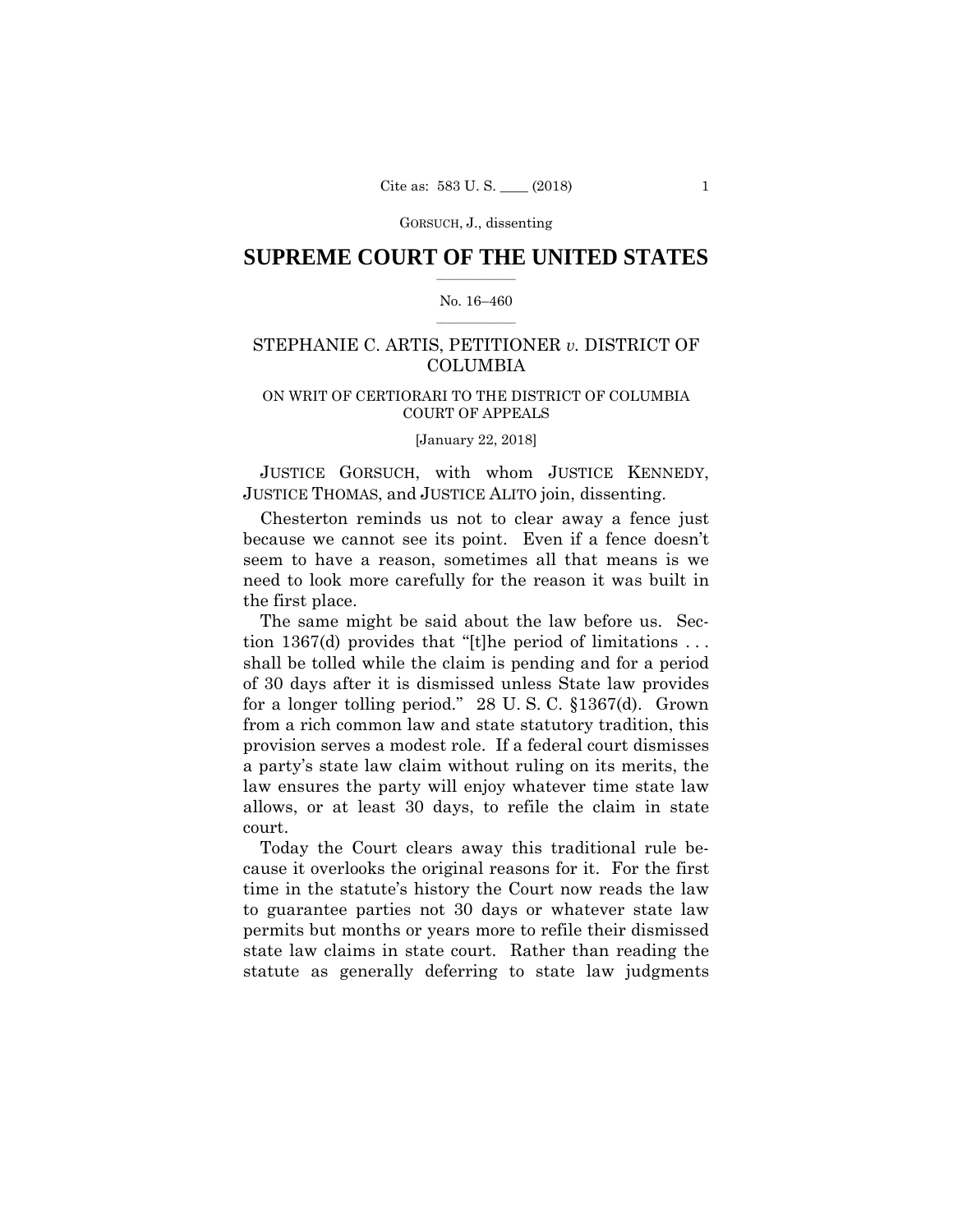about the appropriate lifespan of state law claims brought in state courts, the Court now reads the statute as generally displacing them in favor of a new federal rule. Indeed, the Court today tells state courts that they must routinely disregard clearly expressed state law defining the appropriate length of time parties should have to sue on state law claims in state tribunals. Under the Court's rule, too, the disregard of state limitations law promises to be not only routine but substantial. The Court's approach will require state courts to entertain state law claims that state law deems untimely not only by weeks or months but by many years, as 24 States, the National Conference of State Legislatures, and the Council of State Governments warn us. And the Court demands all this without offering any rational account why it is necessary or proper to the exercise of one of the federal government's limited and enumerated powers. It may only be a small statute we are interpreting, but the result the Court reaches today represents no small intrusion on traditional state functions and no small departure from our foundational principles of federalism. Respectfully, I dissent.

Start with the statute's key term. Where, as here, a law instructs us to "toll" a limitations period, we know it may be telling us to do one of (at least) two different things. The dictionary informs that to "toll" means "[t]o take away, bar, defeat, [or] annul." See 18 Oxford English Dictionary 204 (2d ed. 1989); Webster's New International Dictionary 2662 (2d ed. 1957) ("[t]o take away; to vacate; to annul"); Oxford Latin Dictionary 1947 (1982) ("tollere," the Latin origin, means to "remove" or "lift"). So when a statute speaks of tolling a limitations period it can, naturally enough, mean *either* that the running of the limitations period is suspended *or* that the effect of the limitations period is defeated. The first understanding stops the limitations clock running until a specified event begins it running again: call it the stop clock approach. The second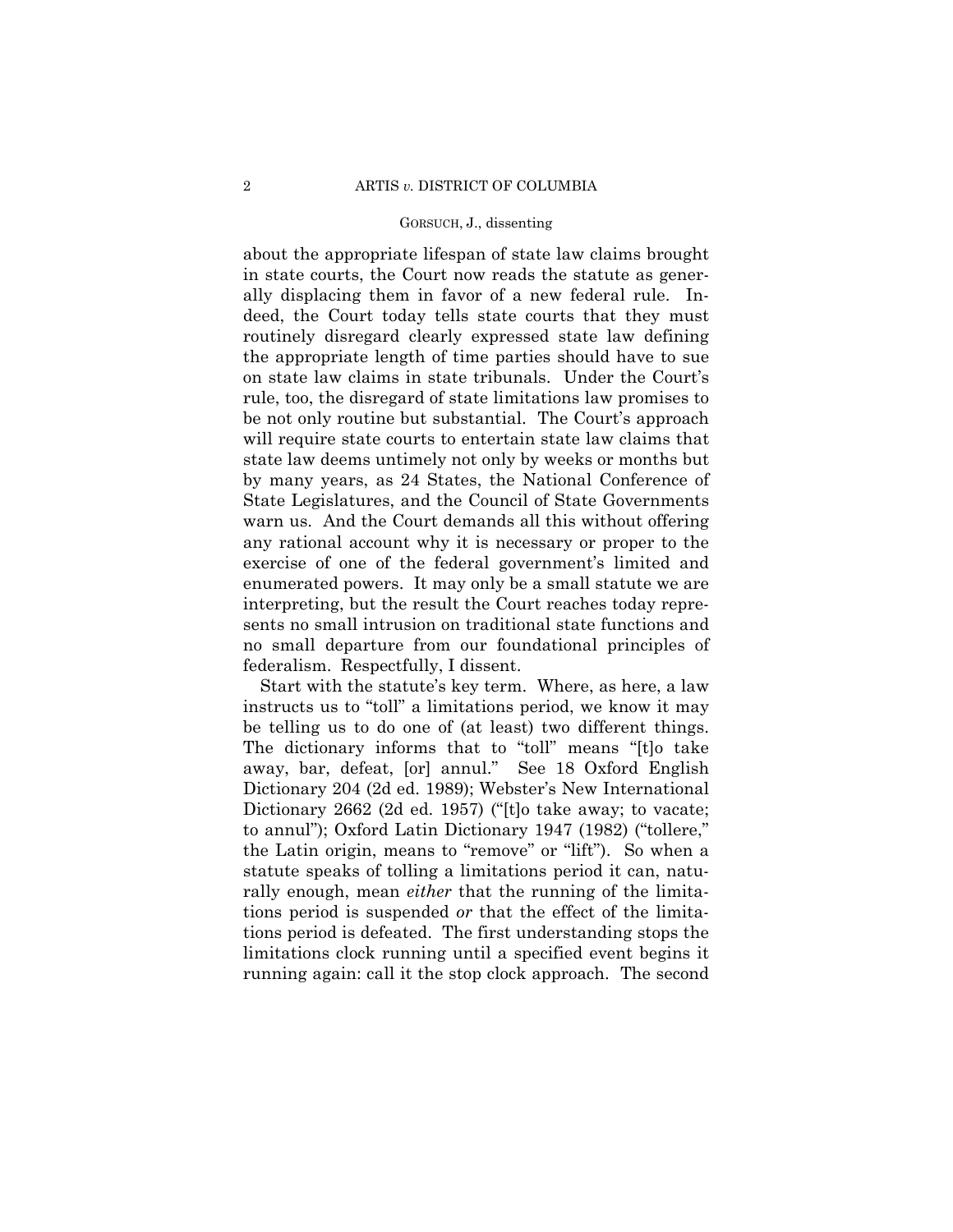understanding allows the limitations clock to continue to run but defeats the effect of the clock's expiration for an additional specified period of time: call it the grace period approach.

That both of these understandings of the word "toll" are indeed possible and in fact historically common this Court has already explained in *Chardon* v. *Fumero Soto*, 462 U. S. 650 (1983):

"'Tolling effect' refers to the method of calculating the amount of time available to file suit after tolling has ended. The statute of limitations *might merely be suspended*; if so, the plaintiff must file within the amount of time left in the limitations period. . . . *It is also possible to establish a fixed period such as six months or one year during which the plaintiff may file suit,* without regard to the length of the original limitations period or the amount of time left when tolling began." *Id.*, at 652, n. 1 (emphasis added).

When it comes to federal law today, *Chardon* has further explained, both kinds of tolling can be found. "[S]ome federal statutes provide for suspension" of the running of the limitations period, or the stop clock approach, while "other statutes establish a variety of different tolling effects," including grace periods for refiling after dismissal. *Id.,* at 660, n. 13.

Neither is it a surprise that *Chardon* acknowledged tolling statutes might come in (at least) these two varieties. At common law, both types of tolling were well and long known, if often employed in different circumstances to address different problems in equitably tailored ways.

Take the stop clock approach. While any generalization is subject to its exceptions, the stop clock approach was often used at common law to suspend a plaintiff 's duty to bring a timely lawsuit if, and for the period, the plaintiff was prevented from coming to court due to some disability.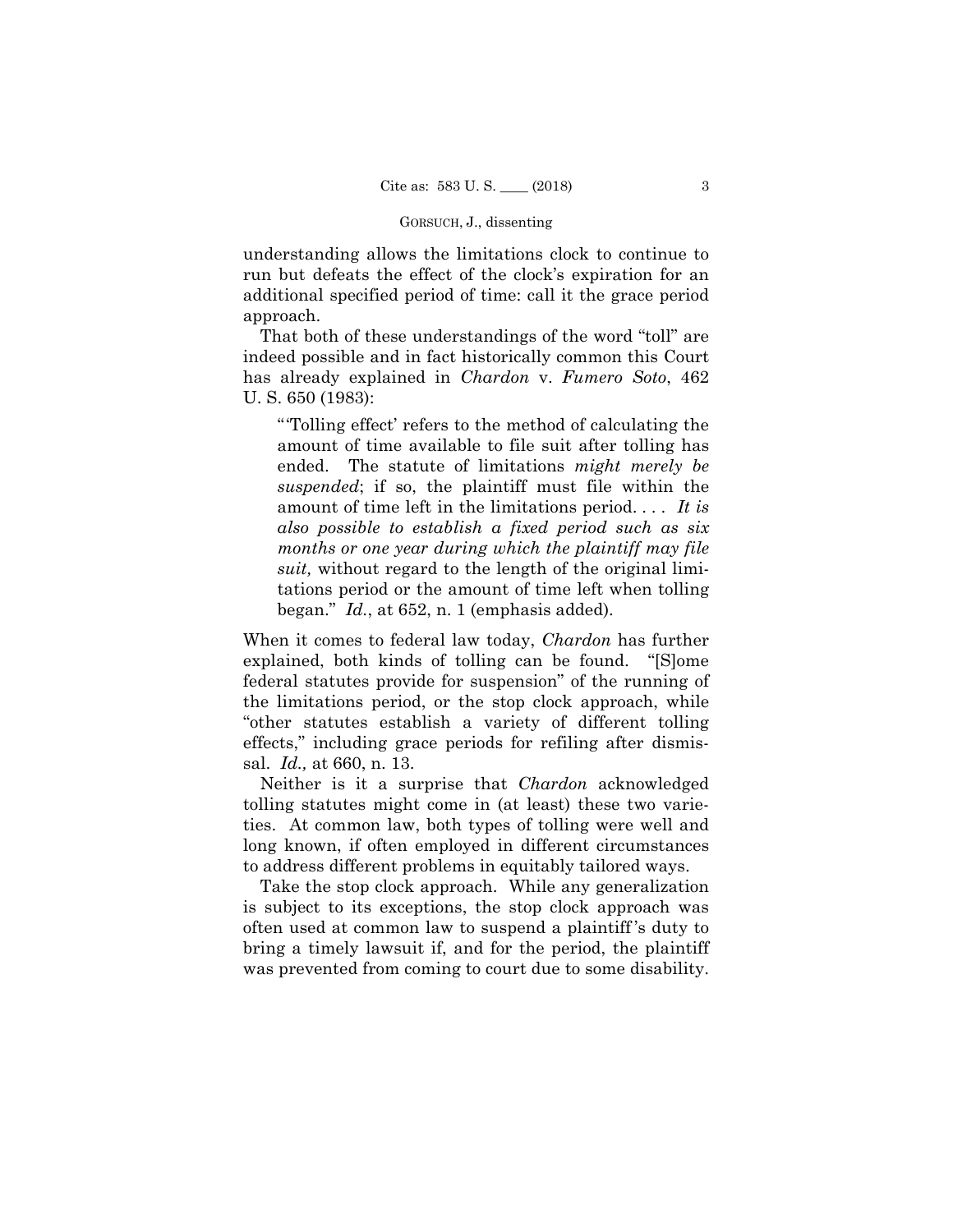And this common law rule made common sense in those circumstances. After all, if (say) a defendant's fraud prevented the plaintiff from discovering his injury, it's easy enough to see why the limitations clock should stop running until the fraud is revealed and the disability thus dissipated.1

 years—the suit happened to sit in court before dismissal. By contrast, the grace period approach was commonly used in cases where, as here, the plaintiff made it to court in time but arrived in the wrong court and had to refile in the right one. In this situation, equity didn't necessarily call for suspending the running of the limitations period for whatever arbitrary period of time—weeks or months or It's not as if the defendant or uncontrollable circumstances had conspired to prevent the plaintiff from proceeding during that period. Instead, the law commonsensically held that in these circumstances a grace period would suffice to allow the plaintiff a brief time to find his way to and refile in the correct court.2

<sup>1</sup>See Developments in the Law: Statutes of Limitations, 63 Harv. L. Rev. 1177, 1220 (1950) ("[C]ircumstances which—despite the existence of a right to sue—hinder or prevent suit have been recognized by courts and legislatures as cause for postponing the start of the statutory period until the occurrence of some additional fact, or for interrupting the running of limitations while some condition exists"); 13 American and English Encyclopaedia of Law 739–745 (1890) (discussing "disabilities which postpone the running of the statute," such as infancy,

absence of the defendant, insanity, and imprisonment). 2See, *e.g., Woods* v. *Houghton*, 1 Gray 580, 583 (Mass. 1854) (grace period allowed after plaintiff filed in the "wrong county"); *Pittsburg, C., C. & St. L. R. Co.* v. *Bemis*, 64 Ohio St. 26, 27–28 (1901) (grace period allowed after suit was dismissed by federal court); *Cox* v. *Strickland*, 47 S. E. 912, 915 (Ga. 1904) (grace period allowed for refiling "in the proper forum"). Indeed, courts have rejected the stop clock approach in determining the time to refile. See *Martin* v. *Archer*, 3 Hill 211, 215 (SC 1837) ("A former suit is not a suspension of the statute during the time it is pending"). Simply put, when it came to tolling effects, the "pendency of legal proceedings" was "quite different from disabilities."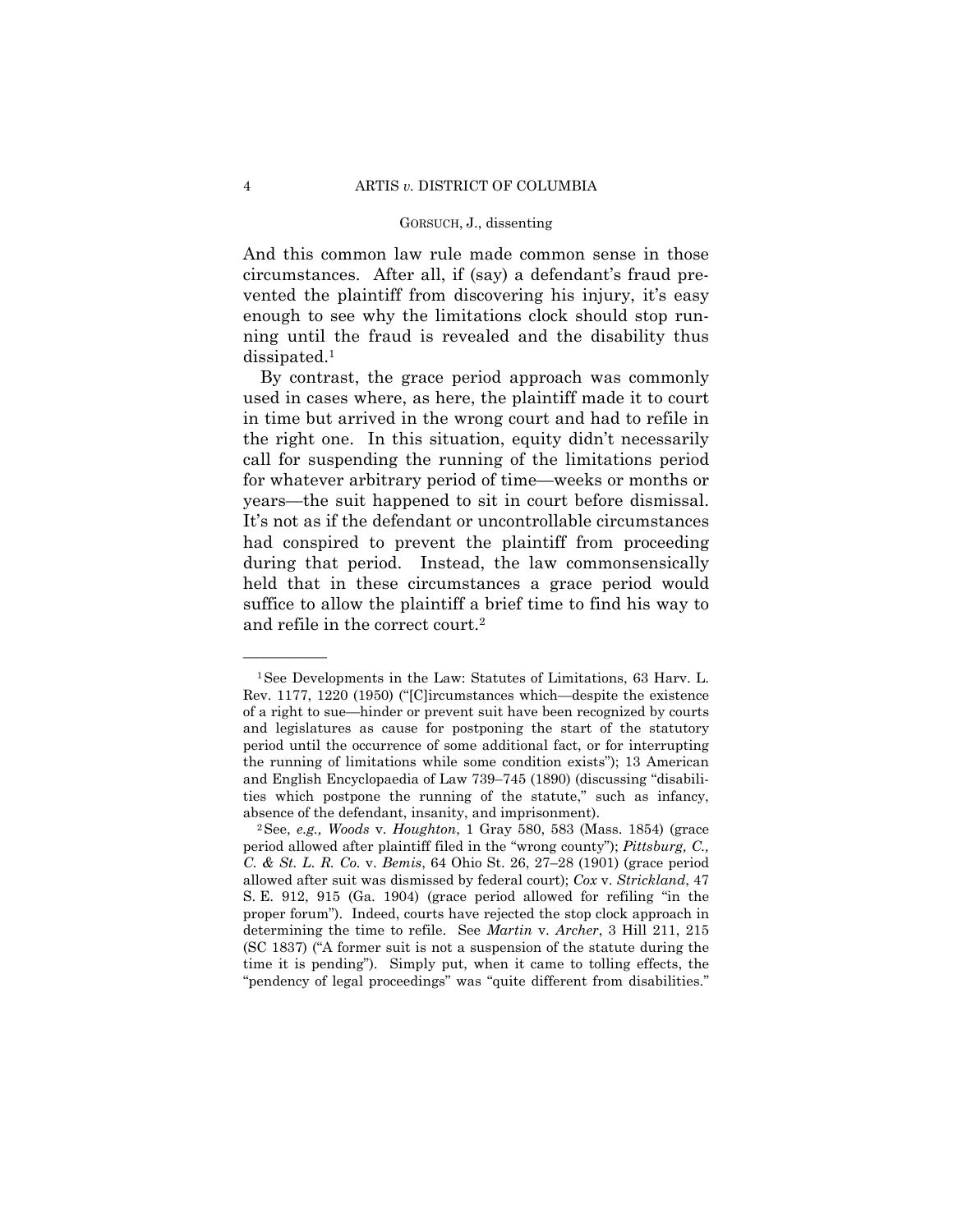Indeed, grace periods appear to find their roots in a common law rule known as the "journey's account" that expressly sought to account for and afford to a dismissed party "the number of days which [he] must spend in journeying to the court" to refile his claim. 37 C. J., Limitations of Actions §526, p. 1082 (1925); see E. Coke, The Second Part of the Institutes of the Laws of England 567 (1642) (reprint 1797) ("[T]he common law set downe the certaine time of 15 dayes," because "a dayes journey is accounted in law 20 miles," as "a reasonable time . . . within which time wheresoever the court of justice sate in England, the party . . . wheresoever he dwelt in England ... might ... by the said account of dayes journies appeare in court"); *Spencer's Case*, 77 Eng. Rep. 267, 267–268 (1603) (party has "the benefit of a new writ by journeys accompts" after first writ "abated"); *Elstob* v. *Thorowgood*, 91 Eng. Rep. 1086, 1087 (1697) (party has 30 days to bring an action "by journeys account" to avoid "the Statute of Limitations").

When it comes to the statute before us, the textual and contextual clues point in the same and unsurprising direction. Much like the journey's account from which it originated, section 1367(d)'s "tolling" provision seeks to provide the plaintiff who finds her case dismissed because she filed in the wrong court a reasonable grace period to journey to the right court to refile. No more and no less.

Take the textual clues. Section 1367(d) says that "the period of limitations . . . shall be *tolled* while the claim is pending and for a period of 30 days after it is dismissed unless State law provides for a longer *tolling* period." Note that the law uses the words "tolled" and "tolling" in the same sentence. Normally, we assume that when Congress repeats a term in a statute the term's meaning remains constant throughout. And that assumption is

<sup>13</sup> American and English Encyclopaedia of Law, at 745–746.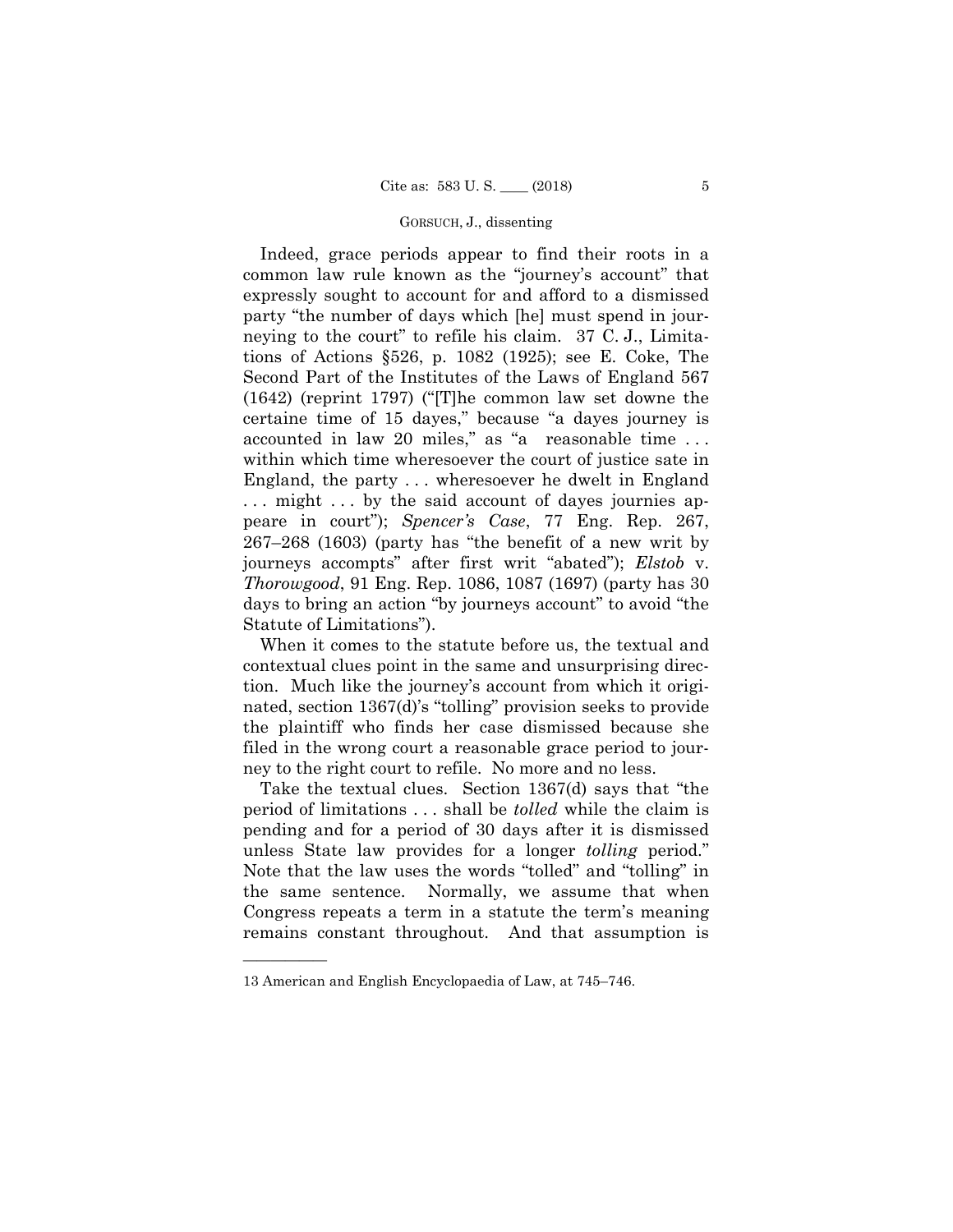surely "at its most vigorous" where, as here, Congress repeats the same term in the same sentence. *Brown* v. *Gardner*, 513 U. S. 115, 118 (1994).

This traditional rule of construction tells us a great deal. It does because no one doubts that the state law "tolling period[s]" referenced in the second half of the sentence were at the time of section 1367(d)'s enactment—and still are—grace periods allowing parties a specified number of days or months after dismissal to refile in the proper court. See, *e.g.,* Colo. Rev. Stat. §13–80–111 (1990) (providing that the plaintiff "may commence a new action upon the same cause of action within ninety days after the termination of the original action").3 In fact, these statutes were often self-consciously patterned on the journey's account doctrine, seeking to address much the same problem the common law faced with much the same solution.4

<sup>3</sup>At the time of section 1367(d)'s enactment, it appears at least 31 of 36 States that provided tolling of some kind guaranteed a grace period. See also Brief for National Conference of State Legislatures et al. as *Amici Curiae* 1a–25a (discussing current state statutes).<br><sup>4</sup>The "[p]rinciple of journeys account became definitely fixed and

somewhat enlarged in England by an early statute.... This statute, with varying changes, has been enacted in nearly all of the states of the Union." 19 American and English Encyclopaedia of Law 262 (2d ed. 1901); *Cox*, 47 S. E., at 915 (explaining that, "in lieu" of the journey's account, the colonial act of 1767 permitted "a new action within one year" of dismissal, and then the act of 1847 allowed a new action within six months of dismissal "notwithstanding the intervening bar of the statute"); *Denton* v. *Atchison*, 90 P. 764, 765 (Kan. 1907) (statute adopted "the common-law rule of 'journeys account'"); *English* v. T.H. *Rogers Lumber Co.*, 173 P. 1046, 1048 (Okla. 1918) ("Statutes such as ours are said to have their origin in the common law rule of 'journeys account'"); *Baker* v. *Cohn*, 41 N.Y. S. 2d 765, 767 (1943) ("Historically, the extension of one year's time . . . is said to be an outgrowth of the ancient common law rule of 'journey's account' "); *Sorensen* v. *Overland Corp.*, 142 F. Supp. 354, 362 (Del. 1956) ("The statute of 'journeys' account' is one founded under English law, and enacted in most jurisdictions today"); *Wilt* v. *Smack*, 147 F. Supp. 700, 702 (ED Pa. 1957) ("Statutes of Journey's Account originated in England and have long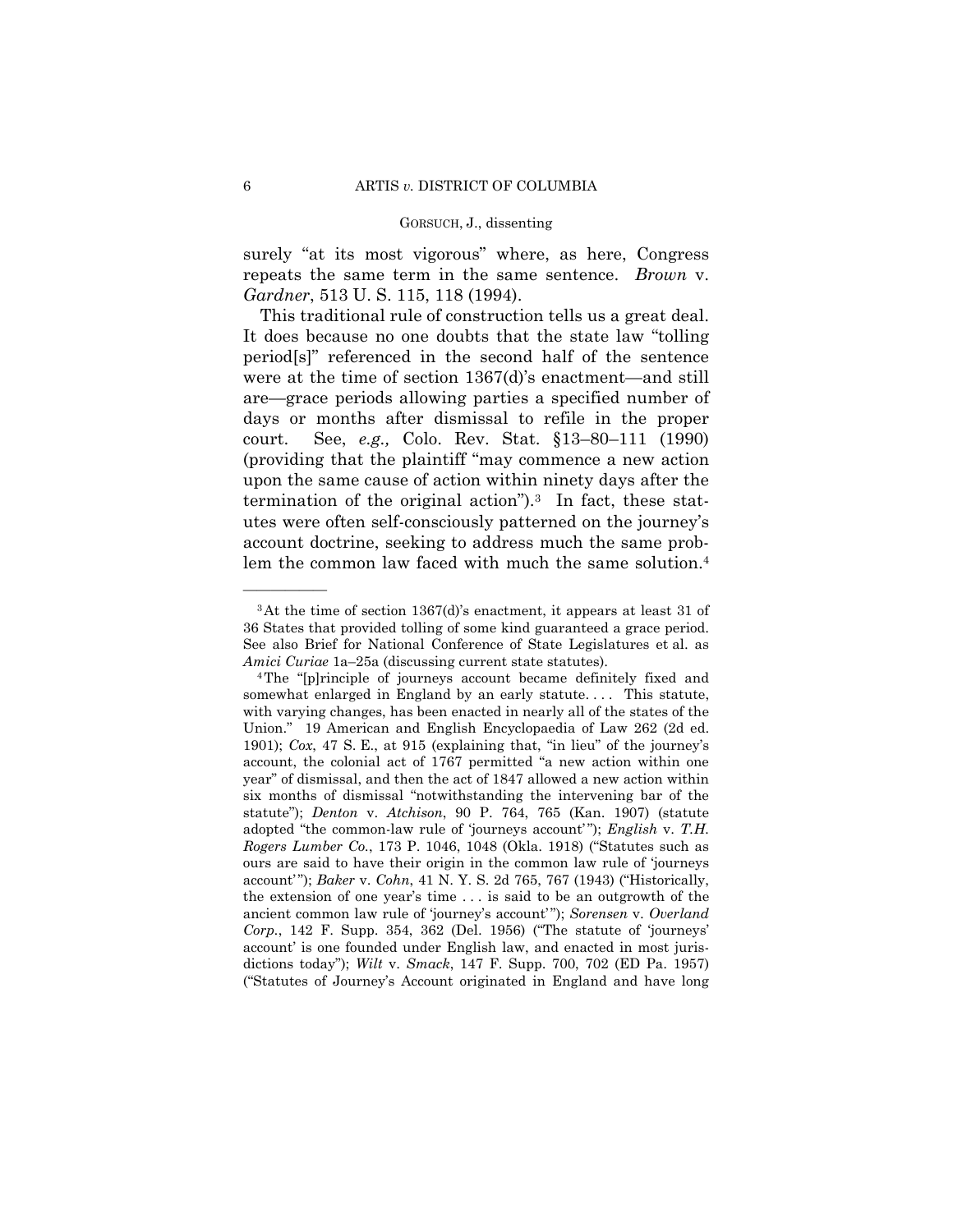And the fact that Congress used a variant of the word "toll" in the second half of the sentence to refer to grace periods strongly suggests it did so in the first half of the sentence too. So that the first phrase "shall be *tolled* while the claim is pending and for a period of 30 days" should be understood to extend a grace period of 30 days after dismissal much as the second phrase "*tolling* period" is understood to refer the reader to parallel state law grace periods affording short periods for refiling after dismissal.

The alternative reading endorsed by the Court today extends too little respect to Congress's competency as drafter. It asks us to assume the legislature was so garbled in its expression that it switched the meaning of the term "toll" halfway through a single sentence without telling anyone. It asks us to conclude that when Congress spoke of the period "tolled" in the first part of the sentence it meant to refer (unambiguously, no less) to a stop clock approach even though it used the term "tolling period" to refer to existing state law grace periods in the second part of the sentence. The statute's text drops no hint of such a silent switch and it's a lexicographical leap our traditional rules of statutory interpretation warn against.

That, though, represents just the beginning of the textual troubles with the approach the Court adopts. Consider next the fact that section 1367(d) tells us to apply its federal tolling rule "unless" state law provides a "longer tolling period." In this way, the statute asks us to compare the length of the state "tolling period" with the length of the federal "tolling period" set by section 1367(d) and apply the longer one. See *ante,* at 16 (courts apply the federal rule if "the state-law tolling period will not be longer than §1367(d)'s"). The equation we're asked to perform is straightforward and sensible if we understand both the state and federal "tolling periods" discussed in

existed, in varying forms, among the states").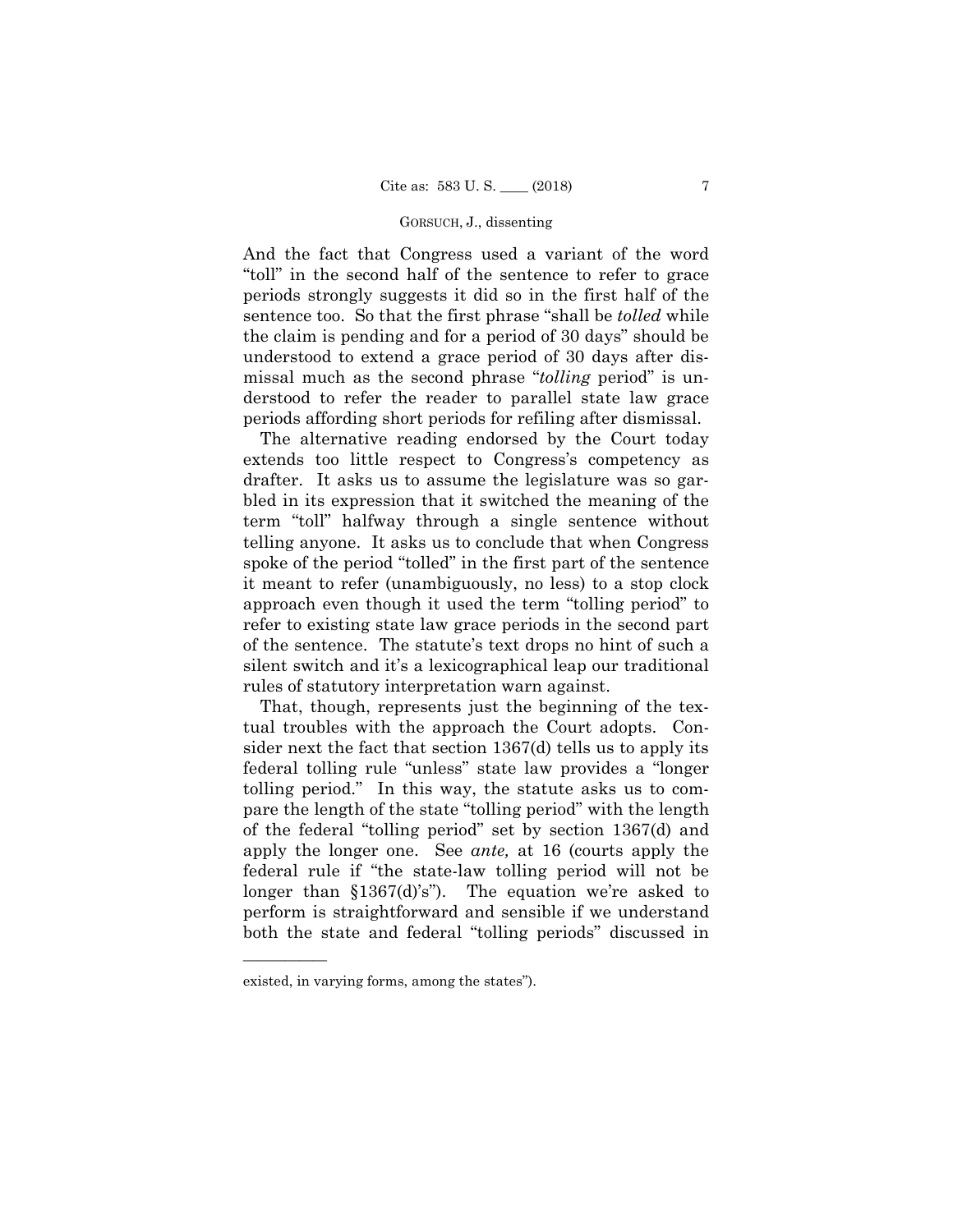this statute as grace periods. We simply pick the longer grace period: is it the federal 30 day period or one provided by state law?

By contrast, the equation is anything but straightforward or sensible under the Court's approach. The Court tells us that, under its reading of the statute, the federal "tolling period" is the "duration of the claim's pendency in federal court" plus 30 days. See *ante,* at 12, 15. So the decision whether to apply the federal or the state tolling period turns not on the sensible question which would afford the plaintiff more time to refile but instead on the happenstance of how long the plaintiff's claim sat in federal court before dismissal. Under the Court's interpretation, we apply the federal stop clock rule if, but only if, the time the case happened to linger in federal court before dismissal (plus 30 days) is longer than the relevant state grace period. But to state the test is to see it is a nonsense—one we would not lightly attribute to any rational drafter, let alone Congress.

Consider some examples of the absurdities that follow from the apples-to-oranges comparison the Court's test requires. Say state law provides a 5 year statute of limitations and a 1 year grace period for refiling. The plaintiff files in federal court one day before the statute of limitations expires. The litigation in federal court lasts 1 year. Under the Court's view, the federal "tolling period" would be 1 year plus 30 days—the time the claim was pending in federal court plus 30 days after dismissal. That period is longer than the state tolling period of 1 year and so the federal tolling rule, not the state rule, controls—leaving the plaintiff only 31 days to refile her claim after dismissal even though state law would have allowed a full year.

That may be curious enough, but curiouser it gets. Now suppose the litigation in federal court lasts only 10 months. That makes the federal tolling period only 11 months (10 months plus 30 days). Under the Court's view,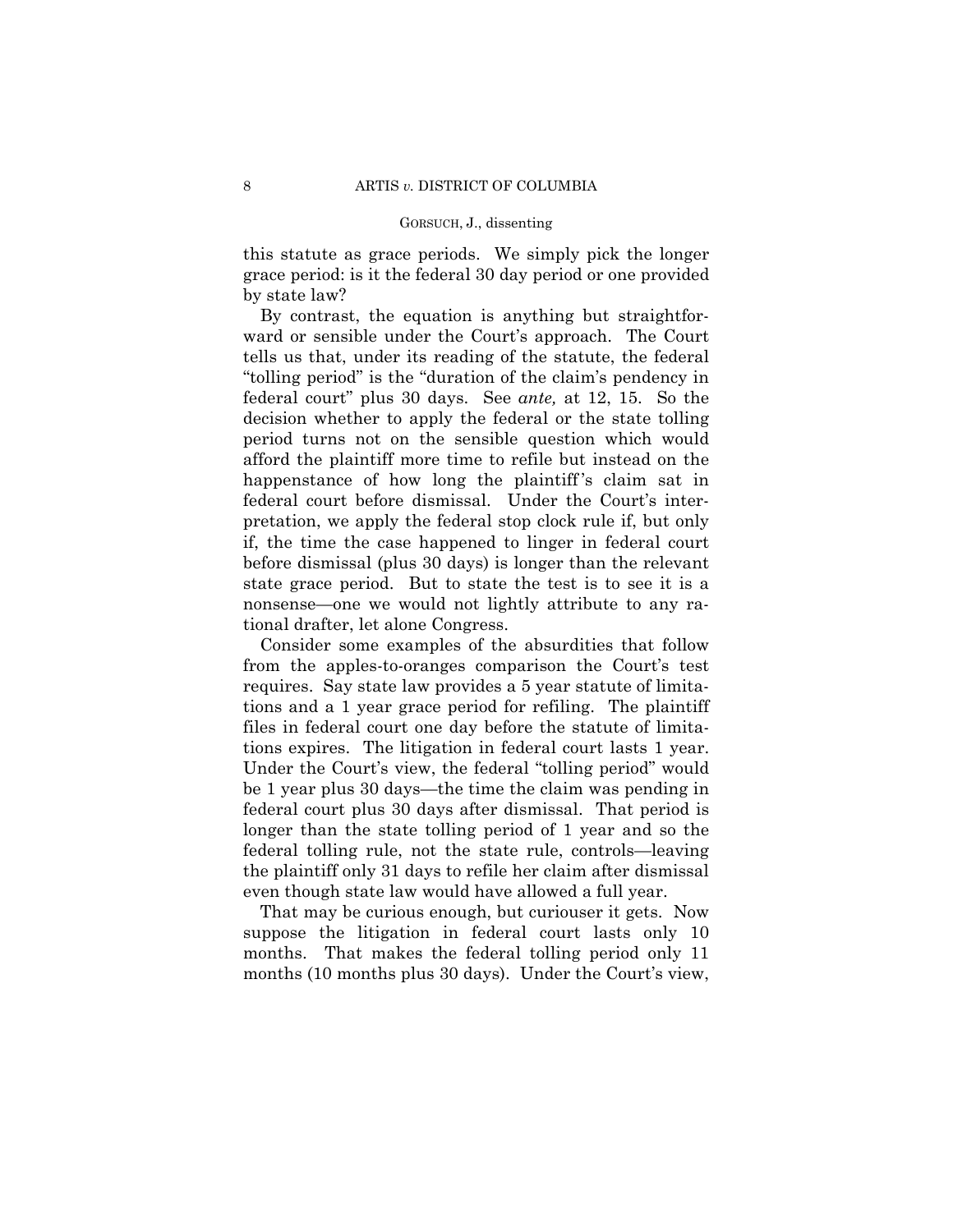state law now provides a longer tolling period (1 year) and the litigant gets a full year to refile in state court instead of 31 days. No one has offered a reason why the happenstance of how long the federal litigation lasted should determine how much time a litigant has to refile in state court. Yet that is what the Court's reading of section 1367(d) demands.

Of course, it's easy enough to imagine the rule the Court really wants to adopt today: it would like to afford litigants as a matter of federal law the benefit of a stop clock approach whenever doing so would yield more time to refile than the state's grace period would permit. But to accomplish so much we would need a very different statute than the one we have. We would need to be able to compare the relevant state law grace "tolling period" *not*  with the federal "tolling period" as the statute says but with the *amount of time left under the relevant state limitations period on the date the plaintiff filed her federal suit*. The problem is, no one has even hinted how we might lawfully superimpose all those italicized words (entirely of our own devise) onto the statutory text.5

There are still more textual clues that we have lost our way today. Congress spoke of the federal tolling period as embracing "30 days after . . . dismissal." That language sounds like and fits with a traditional grace period or journey's account approach. As we've seen, grace periods often speak about affording parties some short period of time after dismissal to refile their claims. Meanwhile, this

<sup>5</sup> In footnote 12 of its opinion, the Court suggests that a comparison between state and federal tolling periods may not be "inevitable" and that in "extraordinary circumstances" like those discussed above a comparison between the state tolling period and the time left on the clock before the federal filing might prove "more natural." *Ante,* at 16, n. 12. But even here the Court does not attempt to explain how the latter comparison might be fairly extracted from the statutory text—let alone only in "extraordinary circumstances."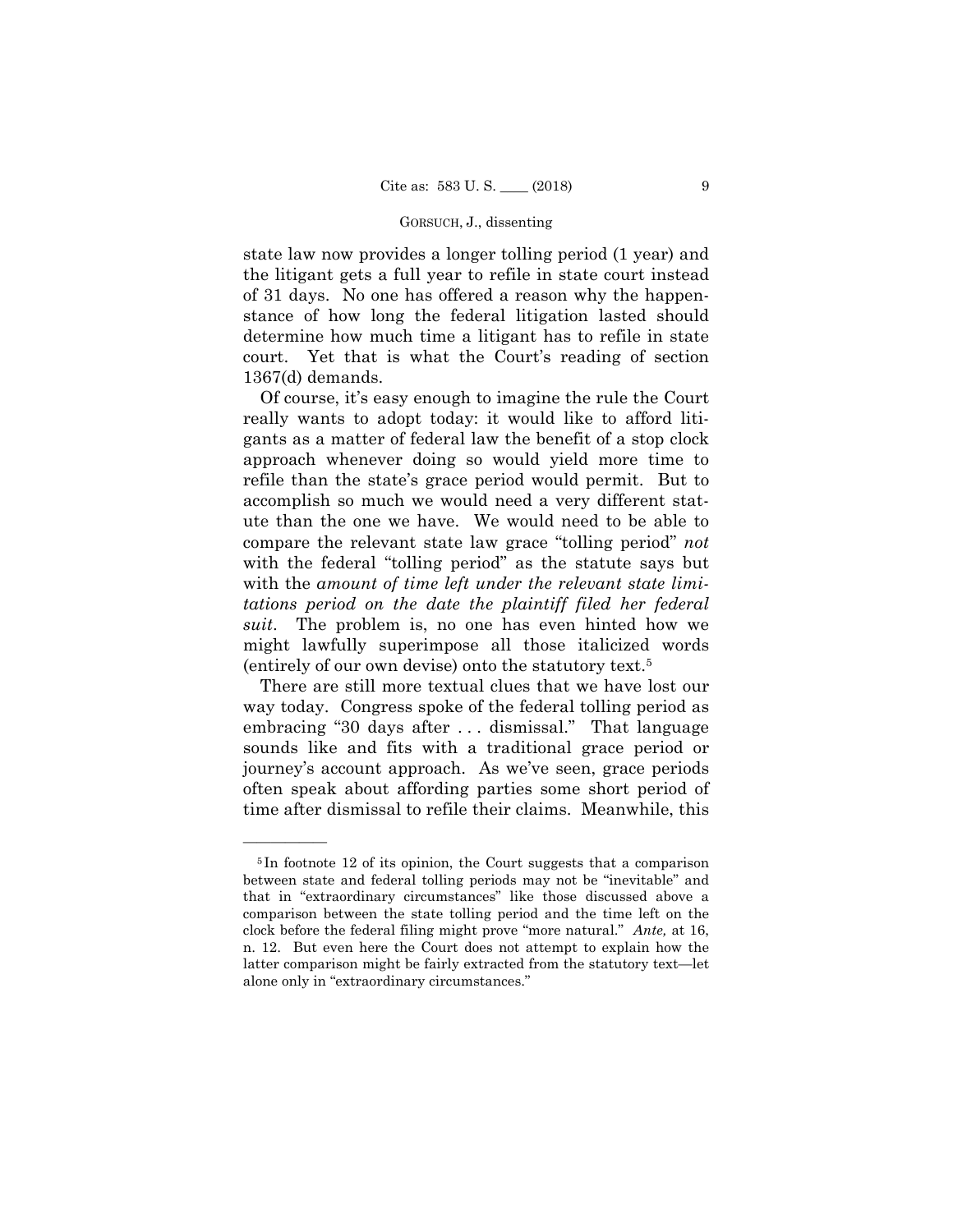language proves no small challenge to square with a stop clock approach. Generally we say a clock is stopped due to the onset of a particular event like a disability: *something* usually causes the stopping of the clock and when that *something* goes away, the clock restarts. Here, the Court says, the clock stops once a claim is pending in federal court. Yet it doesn't restart when that something—the claim's pendency—goes away but instead waits another 30 days before ticking again. All without any apparent reason for the additional delay.

 tioner 23 months *plus* a random 30 days more to refile. This case illustrates the oddity. The petitioner filed her suit in federal court with 23 months remaining on the three year statute of limitations. The case remained in federal district court for nearly three years before dismissal. Under the grace period approach the 30 day provision does just as it appears, providing petitioner with 30 days to journey to and refile in the correct court. Under the stop clock approach, though, the statute affords the peti-Indeed, on the stop clock approach the *only* work the 30 day period is even imaginably left to do comes in cases where the plaintiff filed her federal suit at the very end of the limitations period. And if that's the only problem Congress sought to address, it chose a mighty murky way to do it, for the parties point to not a single stop clock provision in all of federal law that includes language anything like this. All while (again) this language fits hand in glove with every grace period statute known.<sup>6</sup>

<sup>6</sup>The Court offers a couple of competing textual arguments but neither can bear much weight.

*First*, the Court suggests that deriving a grace period from the statutory term "period of limitations" requires "strain[ing]." *Ante,* at 12. But the fact is both the grace period and stop clock interpretations require some (and some very similar) inferences. The grace period approach construes the term "period of limitations" as directing us to the "effect of the period of limitations" that is tolled or taken away. For its part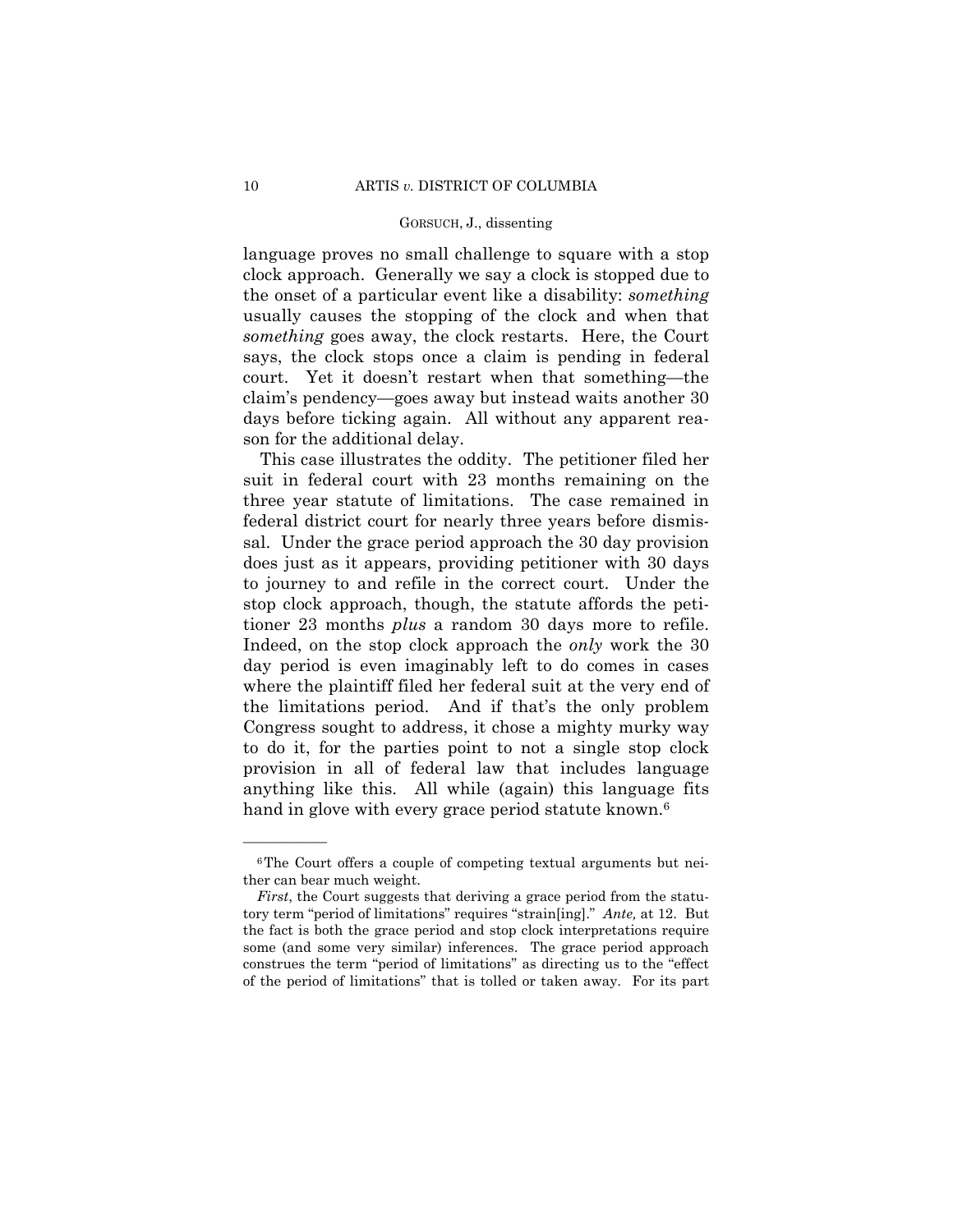Beyond all these textual clues lie important contextual ones too. When Congress replants the roots of preexisting law in the federal code, this Court assumes it brings with it the surrounding soil, retaining the substance of the tradition it engages. Respect for Congress, this Court has held, means assuming it knows and "legislate[s] against a background of [the] common law . . . principles" found in the field where it is working. *Samantar* v. *Yousuf*, 560 U. S. 305, 320, n. 13 (2010); see also *Goodyear Atomic Corp.* v. *Miller*, 486 U. S. 174, 184–185 (1988). And, as we've seen, the state law of tolling Congress expressly referenced and replanted in section 1367(d) comes heavily encrusted with meaning. In cases involving dismissal and refiling, state statutory law and the common law from which it grew have long afforded a grace period to allow the litigant an appropriately tailored time to find his way to the proper court. Meanwhile, a stop clock approach isn't usually part of this ecosystem for nothing has dis-

meanwhile, the stop clock approach construes "period of limitations" to refer to the "running of the period of limitations" that is tolled or taken away. The question is which inference is more persuasive. And in light of the dual kinds of tolling the law has long recognized, as well as the textual and contextual clues before us (some still to be discussed), the better answer is clear.

 court. *Ante,* at 12–13. There is of course no absurdity in it, for the term *Second*, the Court complains that the grace period interpretation renders "superfluous" the phrase "while the claim is pending." *Ante,* at 12. But the phrase does important work under the grace period approach, ensuring that the expiration of limitations period does not take effect while the claim is pending in federal court. Indeed and somewhat paradoxically, the Court itself implicitly recognizes that the language *does* real work when it suggests (in its next sentence no less) that the grace period approach could "yield an absurdity" by working to revive a claim that has already expired before it is brought in federal "while the claim is pending" does the important work of addressing that very concern, preventing the expiration of the statute of limitations from taking effect while the claim is pending even as the language also and sensibly permits the statute of limitations to take effect if it expires before the plaintiff files his claim in federal court.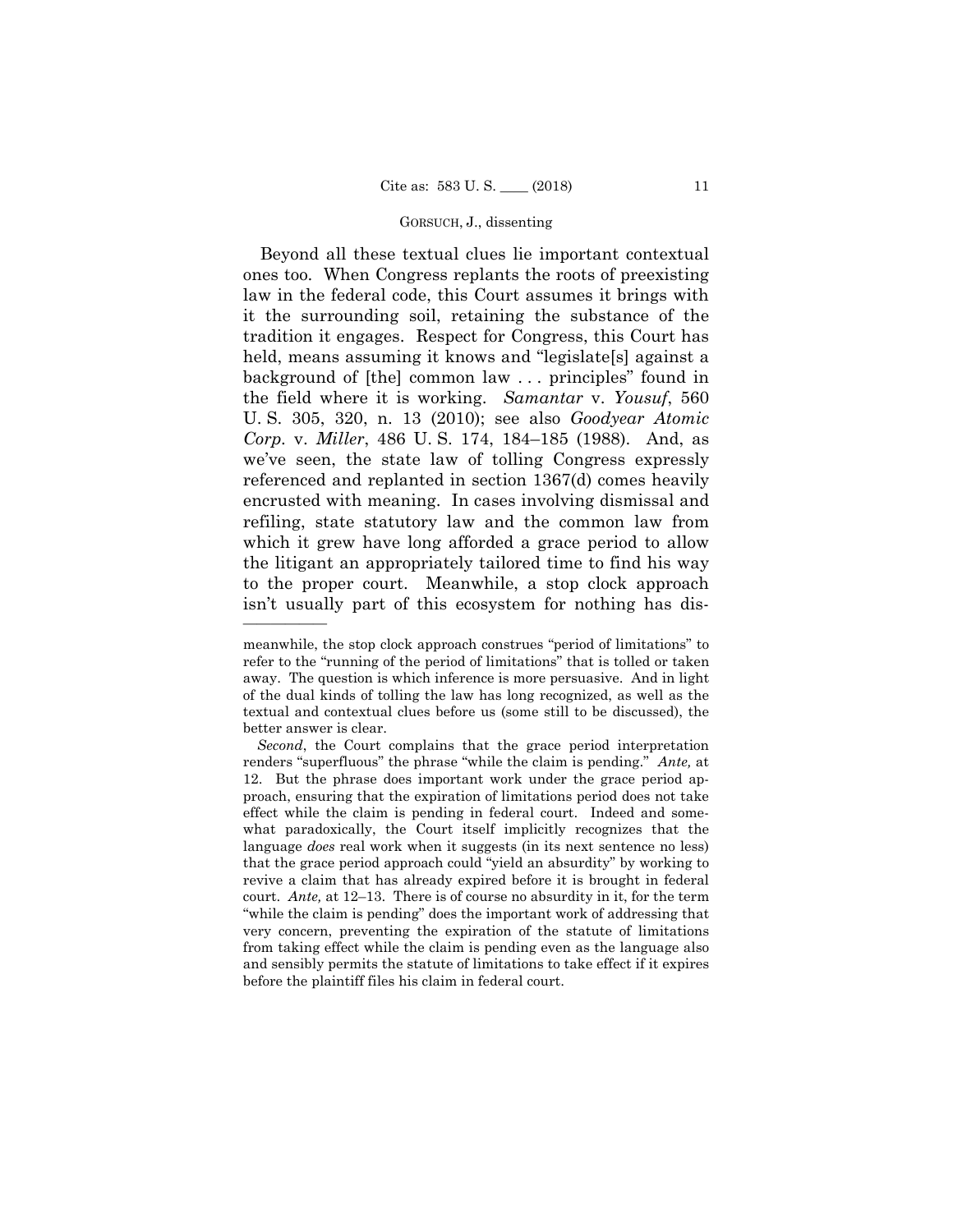abled the litigant from reaching a court in the first place and all he must do is journey from the old court to the new one. We don't assume Congress strips replanted statutes of their soil, and we should not assume Congress displaced so much tradition in favor of something comparatively foreign.7

The Court's reformation of the statute introduces another problem still—one of significantly greater magnitude yet. In our constitutional structure, the federal government's powers are supposed to be "few and defined," while the powers reserved to the States "remain . . . numerous and indefinite." The Federalist No. 45, p. 328 (B. Wright ed. 1961) (Madison); *McCulloch* v. *Maryland*, 4 Wheat. 316, 405 (1819). No doubt, the Constitution affords Congress the authority to make laws that are "necessary and proper" to carry out its defined duties. Art. I, §8, cl. 18. But it is difficult to see how, on the Court's interpretation, section 1367(d) might be said to survive that test—how it

 7The Court dismisses this "history lesson" on the ground that it doesn't know if Congress had "the ancient common-law . . . in mind." *Ante,* at 14, n. 11. But respect for Congress's competency means we presume it knows the substance of the state laws it expressly incorporates into its statutes and the common law against which it operates. See *supra,* at 11. When the Court turns to offer its own competing contextual evidence, it observes that a stop clock approach can be found in many other places in the U. S. Code. See *ante*, at 7, and n. 4, 15–16. But it turns out the Court's stop clock examples often involve situations where some disability prevents the plaintiff from proceeding to court. See, *e.g.*, 26 U.S.C.  $\S6213(f)(1)$  (limitations period for filing a petition in the Tax Court "shall be suspended for the period during which the debtor is prohibited . . . from filing a petition");  $\S6503(a)(1)$  (limitations period on making an assessment shall "be suspended for the period during which the Secretary is prohibited from making the assessment"). Notably, not one of the Court's examples purports to address a situation like the one we face: where the plaintiff has proven able to come to court but merely chosen the wrong one. The Court's own contextual evidence, then, serves to illustrate just how unusual and out of place a stop clock approach would be here.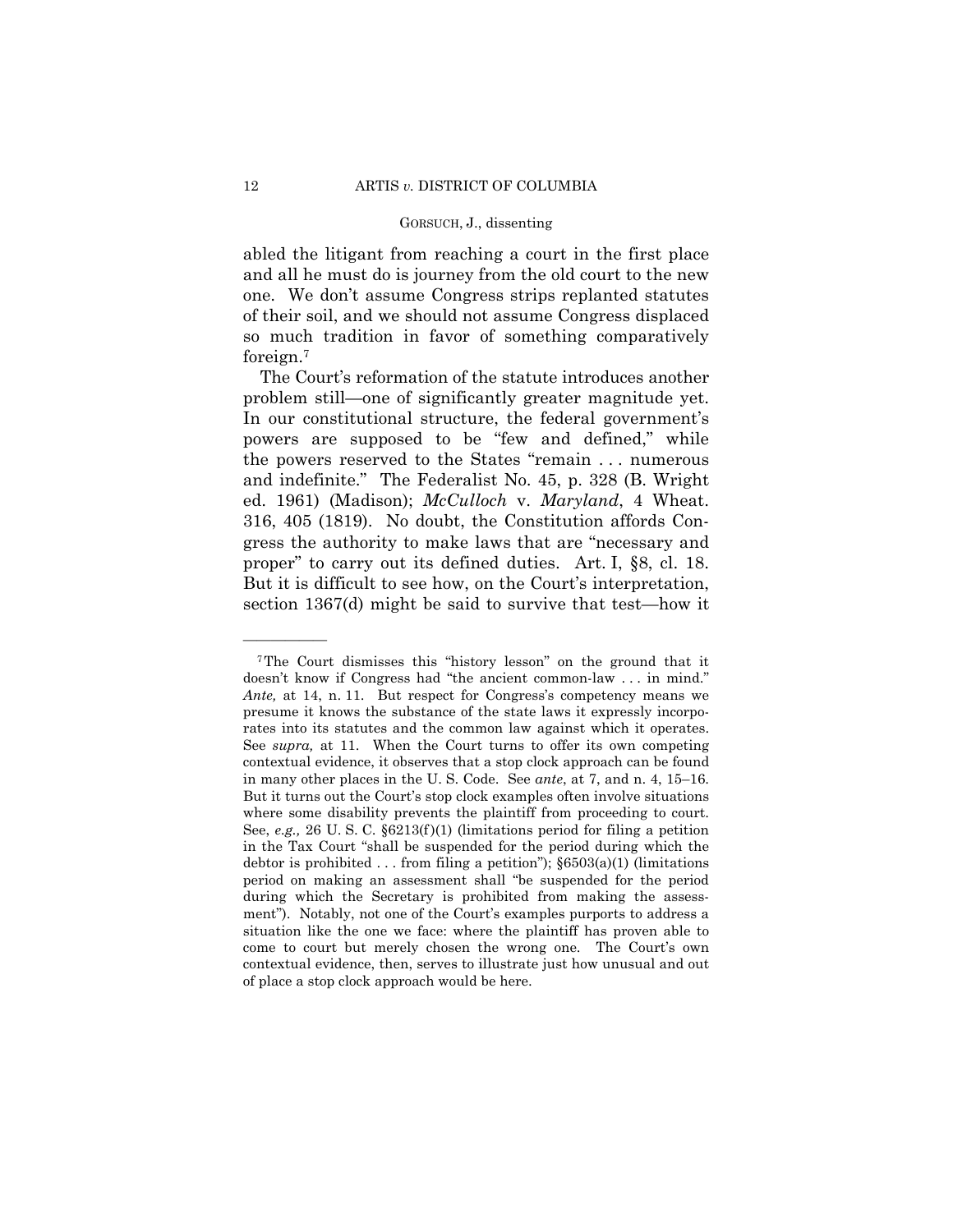might be said to be necessary and proper to effectuate any recognized federal power or how it could be called anything other than an unconstitutional intrusion on the core state power to define the terms of state law claims litigated in state court proceedings.8

Under our precedent, the analysis here begins with *Jinks* v. *Richland County*, 538 U. S. 456 (2003). Without some tolling rule for dismissed state law supplemental claims, the Court in *Jinks* noted, federal courts would be left with "three basic choices:" (1) "condition dismissal of the state-law claim on the defendant's waiver of any statute-of-limitations defense in state court"; (2) "retain jurisdiction over the state-law claim even though it would more appropriately be heard in state court"; or (3) "dismiss the state-law claim but allow the plaintiff to reopen the federal case if the state court later held the claim to be time barred." *Id.,* at 462–463. All three choices, the Court held, would negatively affect the "'administration of justice' in *federal* court" and thus impair the exercise of the enumerated "judicial power" of the federal government in Article III. *Id.,* at 462 (emphasis added). Accordingly, the Court reasoned, *some* tolling rule "assur[ing] that statelaw claims asserted under [the supplemental jurisdiction statute] will not become time barred while pending in federal court" is necessary and proper to the execution of the federal judicial power. *Id.,* at 464*.* 

The necessary and proper federal interest *Jinks* recognized is fully discharged by a grace period. Even petitioner appears to concede this. See Brief for Petitioner 27 ("Of

<sup>8</sup>Of course, the case before us arises from litigation in the District of Columbia where the federal government enjoys plenary power. See Art. I, §8, cl. 17. But the federalism concern here cannot be ignored, as the Court today rightly acknowledges (*ante,* at 16–19), because the statute at issue applies nationwide and the vast bulk of its applications come in the States and implicate state causes of action, state limitations laws, and state court proceedings.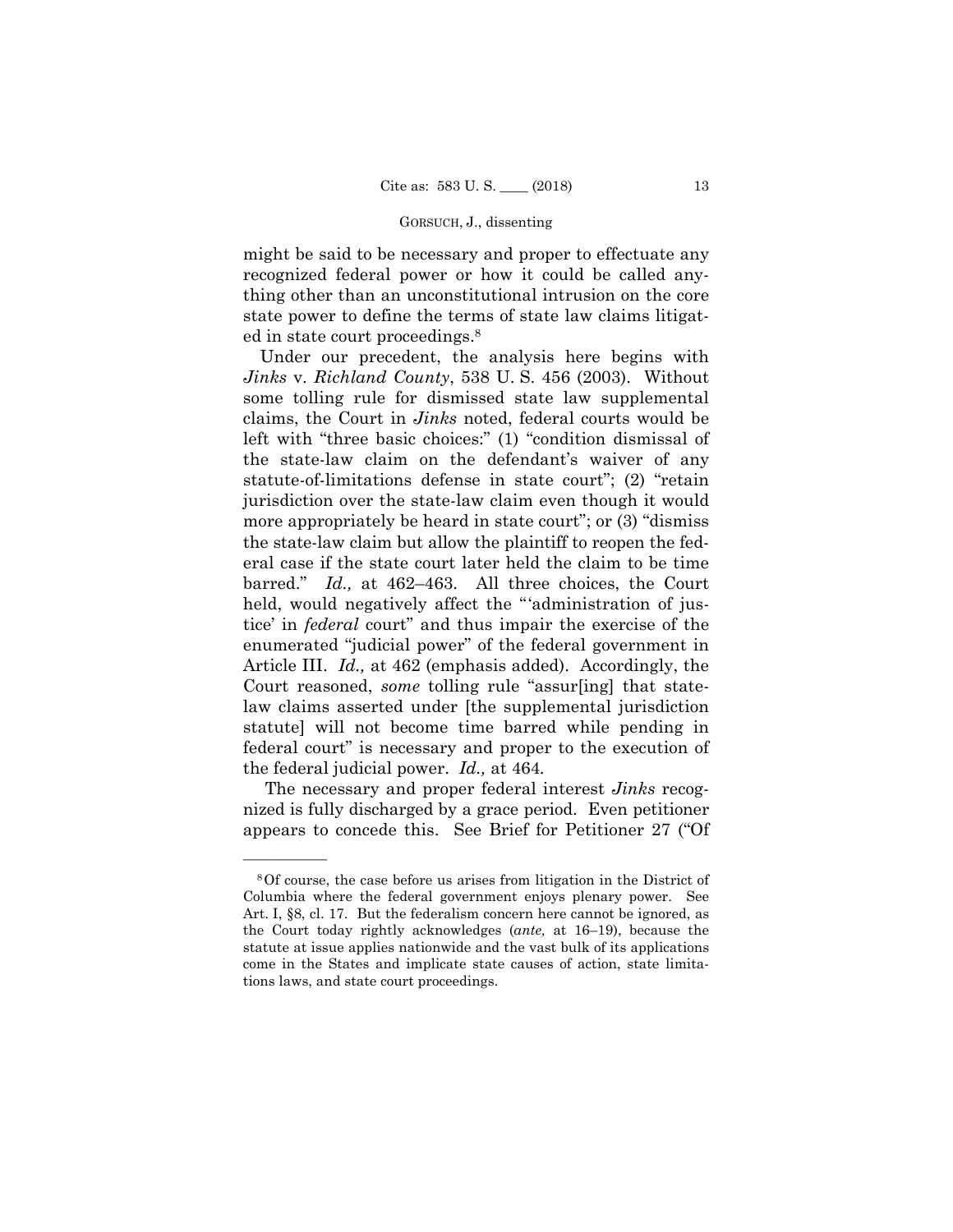bring a claim in state court"). Nor could anyone easily course, the grace period approach also guarantees a plaintiff who is unsuccessful in federal court the opportunity to argue otherwise. *Jinks* itself proceeded to uphold the constitutionality of section 1367(d) as necessary and proper on the basis of an understanding that the statute guaranteed just 30 days to a disappointed litigant to refile in state court. No one in *Jinks* even hinted that a longer period might be necessary or proper to serve any valid federal interest.9

For good reason, it turns out. Trying to imagine how the Court's novel twist on section 1367(d) might serve a necessary and proper federal interest is a hard business. To discharge the federal interest in preventing state law claims from "becom[ing] time barred while pending in federal court" it may be necessary to impose a short grace period. But how is it necessary to do anything more than that, like consult the happenstance of how long the federal court took to dismiss the case and then tack an equivalent number of months or years onto state law limitations periods? What federal interest could *that* even plausibly serve? The Court does not and cannot attempt an answer

<sup>9</sup>See Brief for Petitioner in *Jinks* v. *Richland County*, O.T. 2002, No. 02–258, p. 9 ("The tolling window created lasts only 30 days after dismissal without prejudice from district court[.]"); *id.*, at 37 (section 1367(d) "provides a *de minimis* window in which a plaintiff may refile in state court if the limitations period expires during the pendency of the federal district court action"); Brief for Respondent in No. 02–258, p. 31 (describing section 1367(d) as providing "a thirty-day tolling window"); Brief for United States in No. 02–258, pp. 16, 22 (describing section 1367(d) as "minimally intrusive on state prerogatives" since it ensures that the "statute of limitations on the pendent claim will not expire during the pendency of the federal-court action"); Pet. for Cert. in No. 02–258, p. 22 ("Section 1367(d) merely saves—for a maximum excess period of 30 days—a preexisting lawsuit that must be refiled to allow the matter to be heard in a forum preferable to the State, namely, in its own courts"); see also Brief for State of Wisconsin et al. as *Amici Curiae* 8–9.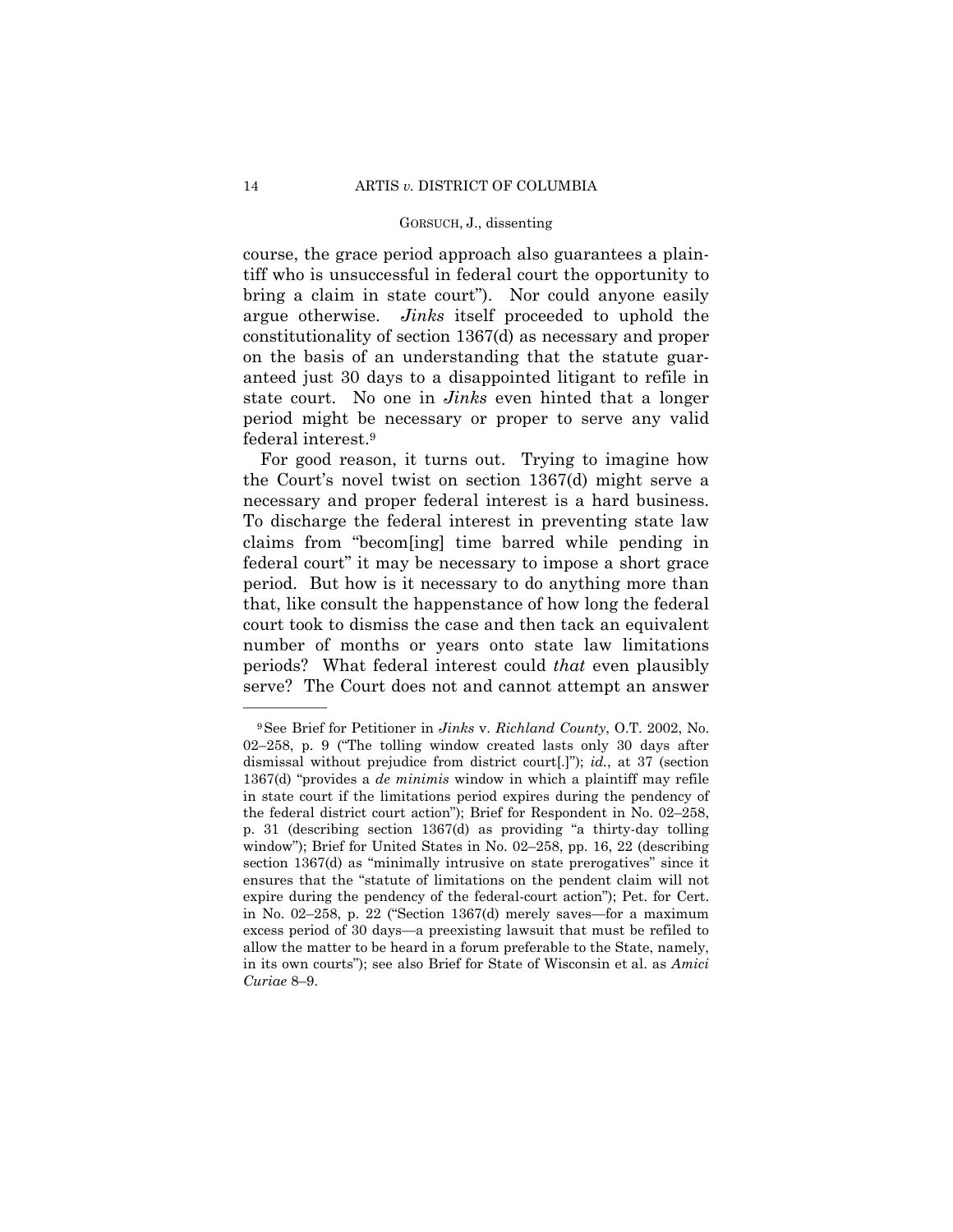because its proffered solution is simply orthogonal to any federal concern.

To be sure, the Court suggests that its approach will help the States. See *ante*, at 19. But a great many States have suggested the opposite, complaining to us that the Court's approach will regularly relegate to the dustbin their own state limitations policy choices. See Brief for State of Wisconsin et al. as *Amici Curiae* 22–27; Brief for National Conference of State Legislatures et al. as *Amici Curiae* 6–29. And surely they would seem better positioned than we to know their own interests. To this, the Court replies that "[w]ere the dissent's position to prevail, cautious plaintiffs would surely" file "two actions [one in federal, the other in state court] and ask the state court to hold the suit filed there in abeyance pending disposition of the federal suit," causing "plaintiffs to resort to wasteful, inefficient duplication." *Ante,* at 19. But, of course, this observation does nothing to tell us whether stop clock tolling is necessary to serve a *federal* interest. Nor does it even tell us whether stop clock tolling is necessary to help the *States*. A very long historical record before us suggests that grace periods have worked well to obviate the need for simultaneous filings in state and federal court; the Court offers no account why its innovation might be needed only now to rescue States from their own legislative choices about the appropriate lifespan of their state law claims.

The Court's approach isn't just unnecessary; it isn't proper either. A law is not "proper for carrying into [e]xecution" an enumerated power if it "violates the principle of state sovereignty" reflected in our constitutional tradition. *Printz* v. *United States*, 521 U. S. 898, 923–924 (1997). The word "proper" was "used during the founding era to describe the powers of a governmental entity as peculiarly within the province or jurisdiction of that entity." Lawson & Granger, The "Proper" Scope of Federal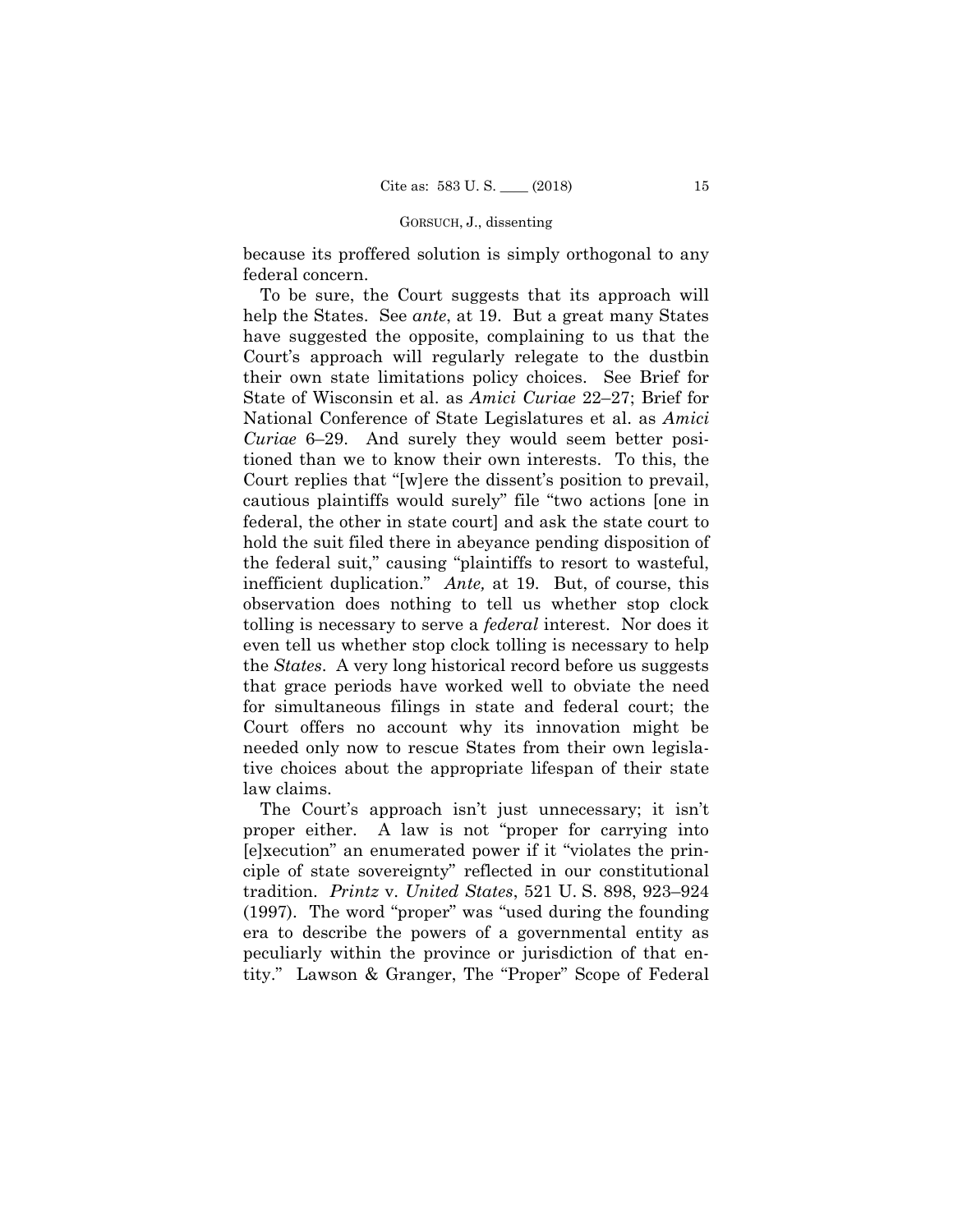Power: A Jurisdictional Interpretation of the Sweeping Clause, 43 Duke L. J. 267, 297 (1993). Limitations periods for state law claims fall well within the peculiar province of state sovereign authority. As Chancellor Kent explained, "'[t]he period sufficient to constitute a bar to the litigation of sta[l]e demands, is a question of municipal policy and regulation, and one which belongs to the discretion of every government, consulting its own interest and convenience.'" *Sun Oil Co.* v. *Wortman*, 486 U. S. 717, 726 (1988) (quoting 2 J. Kent, Commentaries on American Law 462–463 (2d ed. 1832)). Described as "laws for administering justice," time bars are "one of the most sacred and important of sovereign rights and duties." *Hawkins* v. *Barney's Lessee*, 5 Pet. 457, 466 (1831). And "from a remote antiquity," they have been the province of the sovereign "by which it exercises its legislation for all persons and property within its jurisdiction." *McElmoyle ex rel. Bailey* v. *Cohen*, 13 Pet. 312, 327 (1839). Our States have long "exercise[d] this right in virtue of their sovereignty." *Ibid.* 

The decision today gives short shrift to these traditional interests. Just consider how differently the two approaches treat States when it comes to one of their most "important of sovereign rights." Under a grace period approach, Congress simply fills a void, for the great bulk of States provide for grace periods of 30 days or longer; only a few States don't allow that much or don't speak to the question. See n. 3, *supra*. So on the grace period account, Congress provides a modest backstop consistent with existing state law. By contrast, under the stop clock interpretation, state law grace periods are displaced whenever the federal litigation (plus those odd 30 days) happens to be longer than the state law grace period. And that, of course, is sure to happen often, for federal litigation is no quick business and state law grace periods often are. Any time federal litigation (plus, again, 30 days) lasts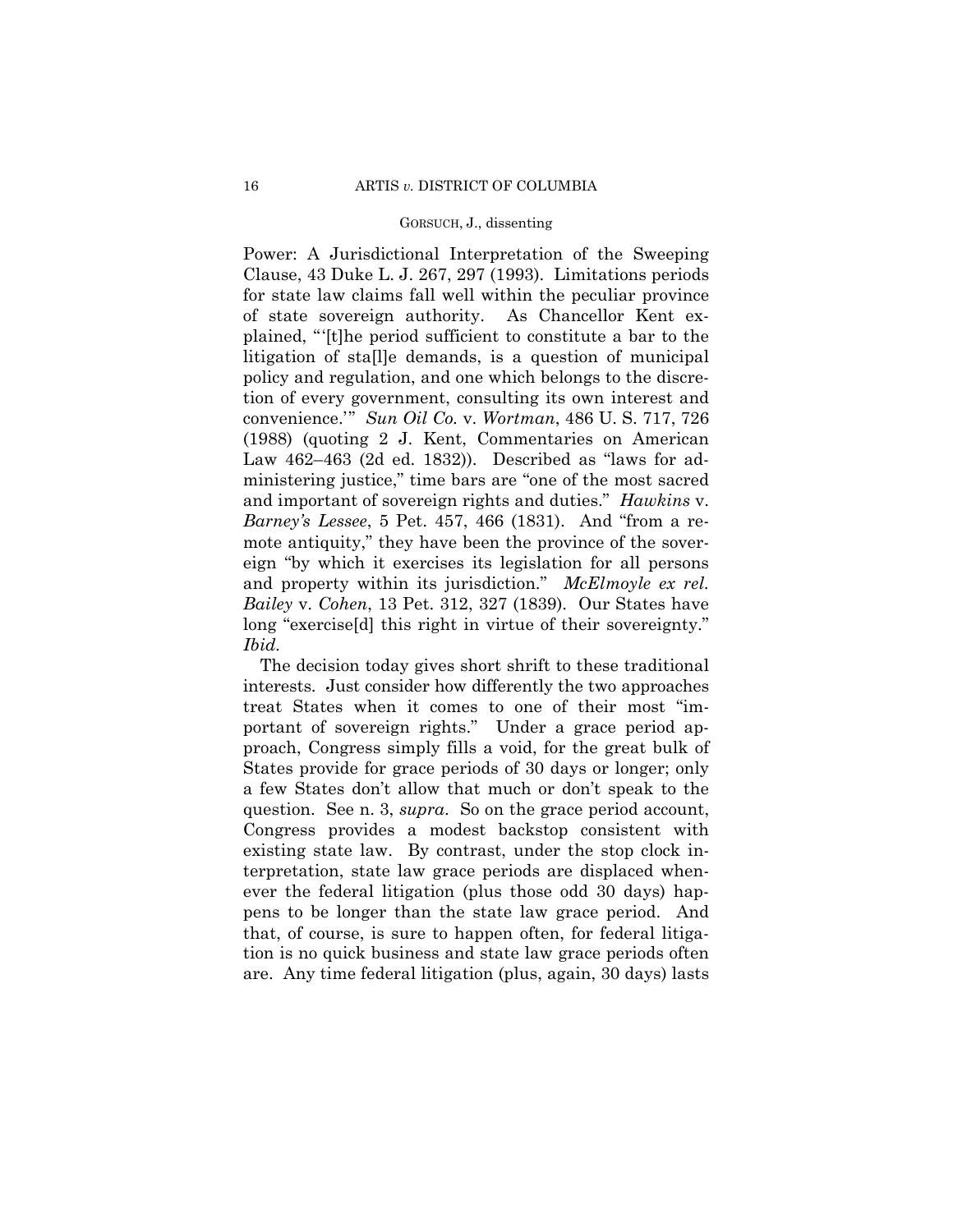longer than the 30 or 60 or 90 or 365 day grace period found in state law, state law will be forced to give way, and a federally mandated stop clock approach will usurp its place.

The stop clock approach, then, ensures that traditional state law judgments about the appropriate lifespan of state law claims will be routinely displaced—and displaced in favor of nothing more than a fortuity (the time a claim sits in federal court) that bears no rational relationship to any federal interest. The Court's approach forces state courts to entertain routinely state law claims that the state legislatures treat as no claims at all. And it forces state courts to entertain claims that aren't just stale by days or weeks under state law, but stale by months or even many years too. So, for example, take a plaintiff who files suit in federal court shortly after a six year state law limitations period begins running and the litigation lasts six years before it's finally dismissed. Under the Court's approach, federal law will now promise the plaintiff nearly six years more (plus those stray 30 days again) to refile his claim in state court. Neither is this illustration fiction; it is drawn from the facts of *Berke* v. *Buckley Broadcasting Corp.*, 821 A. 2d 118, 121 (N. J. Super. Ct. App. Div. 2003). See also *Krause* v. *Textron Fin. Corp.*, 2007 WL 8054628, \*1–2 (Fla. Cir. Ct. 2007); Brief for State of Wisconsin et al. as Amici Curiae 20–21 (offering many more examples). Given all this, it's no wonder that 24 States, the National Conference of State Legislatures, and the Council of State Governments complain that the result the Court reaches today flies in the face of federalism.10

<sup>10</sup>The Court's reply—that stop clock tolling is "standard" and "off-theshelf"—is no answer. *Ante,* at 19. The propriety of a legal tool in one area does not establish its propriety in all; while stop clock tolling may be standard and off-the-shelf in other contexts (such as for equitable tolling) that doesn't mean it is necessary and proper here. Indeed, and as we've seen, the "standard" and "off-the-shelf" solution to the problem